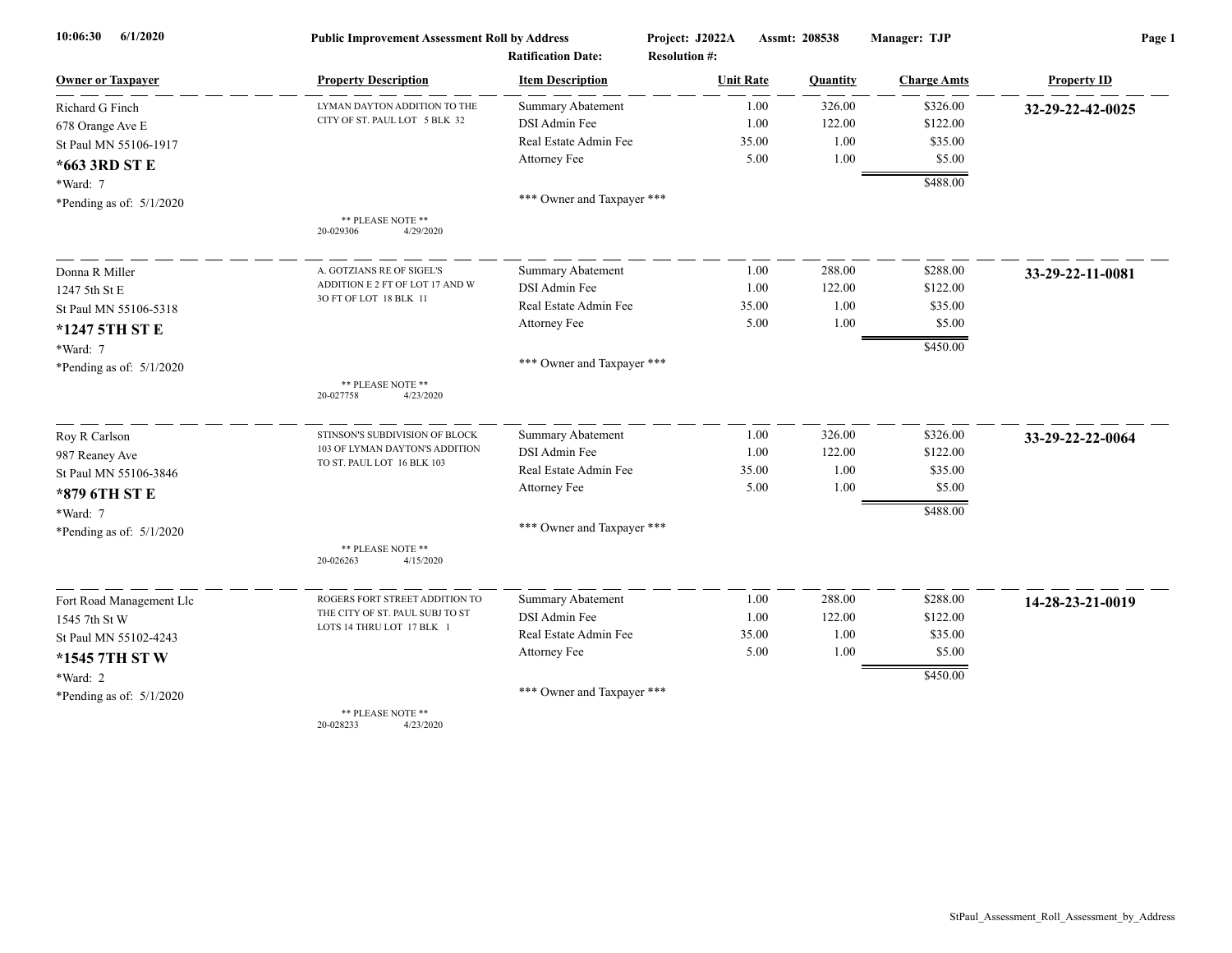| 10:06:30<br>6/1/2020             | <b>Public Improvement Assessment Roll by Address</b><br><b>Ratification Date:</b> |                            | Project: J2022A<br><b>Resolution #:</b> | Assmt: 208538 |          | Manager: TJP       | Page 2             |  |
|----------------------------------|-----------------------------------------------------------------------------------|----------------------------|-----------------------------------------|---------------|----------|--------------------|--------------------|--|
| <b>Owner or Taxpayer</b>         | <b>Property Description</b>                                                       | <b>Item Description</b>    | <b>Unit Rate</b>                        |               | Quantity | <b>Charge Amts</b> | <b>Property ID</b> |  |
| Burger King Corp 2920            | PARK ADDITION SUBJ TO ST LOTS 7                                                   | Summary Abatement          |                                         | 1.00          | 316.00   | \$316.00           | 14-28-23-22-0118   |  |
| Attn Prop Tax Acct               | THRU LOT 10 BLK 1                                                                 | DSI Admin Fee              |                                         | 1.00          | 122.00   | \$122.00           |                    |  |
| Po Box 020783                    |                                                                                   | Real Estate Admin Fee      |                                         | 35.00         | 1.00     | \$35.00            |                    |  |
| Miami FL 33102-0783              |                                                                                   | Attorney Fee               |                                         | 5.00          | 1.00     | \$5.00             |                    |  |
| *1600 7TH ST W                   |                                                                                   |                            |                                         |               |          | \$478.00           |                    |  |
| *Ward: 2                         |                                                                                   | *** Owner and Taxpayer *** |                                         |               |          |                    |                    |  |
| *Pending as of: $5/1/2020$       |                                                                                   |                            |                                         |               |          |                    |                    |  |
|                                  | ** PLEASE NOTE **<br>4/21/2020<br>20-027756                                       |                            |                                         |               |          |                    |                    |  |
| Chi Nguyen Phung                 | E. M. MACKUBIN'S 2ND ADDITION N                                                   | <b>Summary Abatement</b>   |                                         | 1.00          | 438.00   | \$438.00           | 28-29-22-23-0229   |  |
| 1098 Arcade St                   | 41.5 FT OF LOTS 16 & 17 & ALL OF                                                  | DSI Admin Fee              |                                         | 1.00          | 122.00   | \$122.00           |                    |  |
| St Paul MN 55106-2602            | LOTS 18 AND 19 BLK 2                                                              | Real Estate Admin Fee      |                                         | 35.00         | 1.00     | \$35.00            |                    |  |
| *974 ARCADE ST                   |                                                                                   | Attorney Fee               |                                         | 5.00          | 1.00     | \$5.00             |                    |  |
| *Ward: 6                         |                                                                                   |                            |                                         |               |          | \$600.00           |                    |  |
| *Pending as of: $5/1/2020$       |                                                                                   | *** Owner and Taxpayer *** |                                         |               |          |                    |                    |  |
|                                  | ** PLEASE NOTE **<br>4/20/2020<br>20-027044                                       |                            |                                         |               |          |                    |                    |  |
| Joseph D Heil                    | HOWARD PARK LOT 74                                                                | Summary Abatement          |                                         | 1.00          | 344.00   | \$344.00           | 33-29-23-42-0032   |  |
| Sheila Heil                      |                                                                                   | DSI Admin Fee              |                                         | 1.00          | 122.00   | \$122.00           |                    |  |
| 450 Beacon Ave                   |                                                                                   | Real Estate Admin Fee      |                                         | 35.00         | 1.00     | \$35.00            |                    |  |
| St Paul MN 55104-3529            |                                                                                   | Attorney Fee               |                                         | 5.00          | 1.00     | \$5.00             |                    |  |
| *450 BEACON AVE                  |                                                                                   |                            |                                         |               |          | \$506.00           |                    |  |
| *Ward: 4                         |                                                                                   | *** Owner and Taxpayer *** |                                         |               |          |                    |                    |  |
| *Pending as of: $5/1/2020$       |                                                                                   |                            |                                         |               |          |                    |                    |  |
|                                  | ** PLEASE NOTE **<br>20-026024<br>4/15/2020                                       |                            |                                         |               |          |                    |                    |  |
| Minnesota Housing Finance Agency | RUTH LIVINGSTON SECOND                                                            | Summary Abatement          |                                         | 1.00          | 344.00   | \$344.00           | 34-29-23-11-0150   |  |
| C/O Us Bank National Association | ADDITION LOT 21 BLK 3                                                             | DSI Admin Fee              |                                         | 1.00          | 122.00   | \$122.00           |                    |  |
| 4801 Frederica St                |                                                                                   | Real Estate Admin Fee      |                                         | 35.00         | 1.00     | \$35.00            |                    |  |
| Owensboro KY 42301-7441          |                                                                                   | Attorney Fee               |                                         | 5.00          | 1.00     | \$5.00             |                    |  |
| *1199 BLAIR AVE                  |                                                                                   |                            |                                         |               |          | \$506.00           |                    |  |
| *Ward: 4                         |                                                                                   | *** Owner and Taxpayer *** |                                         |               |          |                    |                    |  |
| *Pending as of: $5/1/2020$       |                                                                                   |                            |                                         |               |          |                    |                    |  |
|                                  | ** PLEASE NOTE **                                                                 |                            |                                         |               |          |                    |                    |  |

20-026870 4/21/2020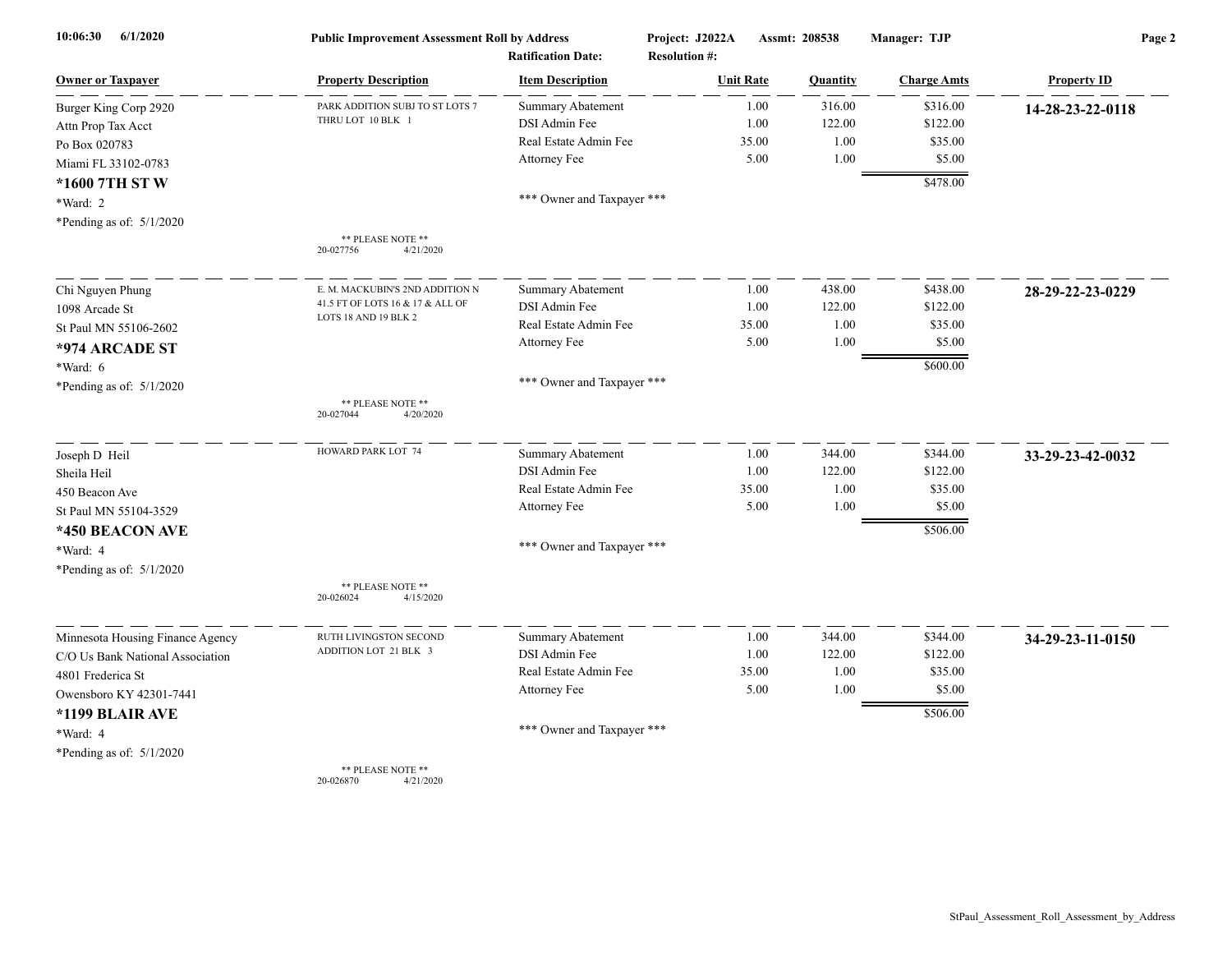| 6/1/2020<br>10:06:30       | <b>Public Improvement Assessment Roll by Address</b>       |                            | Project: J2022A      |       | Assmt: 208538 | Manager: TJP       | Page 3             |  |
|----------------------------|------------------------------------------------------------|----------------------------|----------------------|-------|---------------|--------------------|--------------------|--|
|                            |                                                            | <b>Ratification Date:</b>  | <b>Resolution #:</b> |       |               |                    |                    |  |
| <b>Owner or Taxpayer</b>   | <b>Property Description</b>                                | <b>Item Description</b>    | <b>Unit Rate</b>     |       | Quantity      | <b>Charge Amts</b> | <b>Property ID</b> |  |
| Gladys O Igbo              | B. MICHELS RE OF BLK 7 AND THE S                           | <b>Summary Abatement</b>   |                      | 1.00  | 288.00        | \$288.00           | 36-29-23-21-0100   |  |
| 570 Iglehart Ave           | 1/2 OF BLK 2 OF SMITHS SUBD OF                             | DSI Admin Fee              |                      | 1.00  | 122.00        | \$122.00           |                    |  |
| St Paul MN 55103-2420      | BLKS 2 6 7 AND 8 OF STINSONS DIV<br>LOTS 29 & LOT 30 BLK 2 | Real Estate Admin Fee      |                      | 35.00 | 1.00          | \$35.00            |                    |  |
| *485 BLAIR AVE             |                                                            | Attorney Fee               |                      | 5.00  | 1.00          | \$5.00             |                    |  |
| *Ward: 1                   |                                                            |                            |                      |       |               | \$450.00           |                    |  |
| *Pending as of: $5/1/2020$ |                                                            | *** Owner and Taxpayer *** |                      |       |               |                    |                    |  |
|                            | ** PLEASE NOTE **<br>4/23/2020<br>20-028073                |                            |                      |       |               |                    |                    |  |
| Nengshy Vang               | EDMUND RICE'S FIRST ADDITION TO                            | Summary Abatement          |                      | 1.00  | 382.00        | \$382.00           | 29-29-22-31-0049   |  |
| 1557 Clear Ave             | ST. PAUL LOT 1 BLK 9                                       | DSI Admin Fee              |                      | 1.00  | 122.00        | \$122.00           |                    |  |
| St Paul MN 55106-2201      |                                                            | Real Estate Admin Fee      |                      | 35.00 | 1.00          | \$35.00            |                    |  |
| <b>*903 BURR ST</b>        |                                                            | Attorney Fee               |                      | 5.00  | 1.00          | \$5.00             |                    |  |
| *Ward: 5                   |                                                            |                            |                      |       |               | \$544.00           |                    |  |
|                            |                                                            | *** Owner and Taxpayer *** |                      |       |               |                    |                    |  |
| *Pending as of: $5/1/2020$ | ** PLEASE NOTE **<br>20-026545<br>4/16/2020                |                            |                      |       |               |                    |                    |  |
| Left Bank Property Llc     | ARLINGTON HILLS ADDITION TO ST.                            | <b>Summary Abatement</b>   |                      | 1.00  | 344.00        | \$344.00           | 29-29-22-14-0145   |  |
| 5865 Neal Ave N Ste 137    | PAUL 40/45 THRU 49 E 1O FT OF LOT                          | DSI Admin Fee              |                      | 1.00  | 122.00        | \$122.00           |                    |  |
| Stillwater MN 55082-2177   | 17 AND ALL OF LOT 18 BLK 18                                | Real Estate Admin Fee      |                      | 35.00 | 1.00          | \$35.00            |                    |  |
| *733 CASE AVE              |                                                            | Attorney Fee               |                      | 5.00  | 1.00          | \$5.00             |                    |  |
| $*Ward: 6$                 |                                                            |                            |                      |       |               | \$506.00           |                    |  |
| *Pending as of: $5/1/2020$ |                                                            | *** Owner and Taxpayer *** |                      |       |               |                    |                    |  |
|                            | ** PLEASE NOTE **<br>20-027753<br>4/22/2020                |                            |                      |       |               |                    |                    |  |
| Trio Investments Llc       | NELSON'S ADDITION LOT 24 BLK 1                             | <b>Summary Abatement</b>   |                      | 1.00  | 372.00        | \$372.00           | 28-29-22-23-0100   |  |
| 34 13th Ave Ne Ste B002e   |                                                            | DSI Admin Fee              |                      | 1.00  | 122.00        | \$122.00           |                    |  |
| Minneapolis MN 55413-1091  |                                                            | Real Estate Admin Fee      |                      | 35.00 | 1.00          | \$35.00            |                    |  |
| <b>*935 CASE AVE</b>       |                                                            | Attorney Fee               |                      | 5.00  | 1.00          | \$5.00             |                    |  |
| $*Ward: 6$                 |                                                            |                            |                      |       |               | \$534.00           |                    |  |
| *Pending as of: $5/1/2020$ |                                                            | *** Owner and Taxpayer *** |                      |       |               |                    |                    |  |
|                            | ** PLEASE NOTE **<br>20-026924<br>4/20/2020                |                            |                      |       |               |                    |                    |  |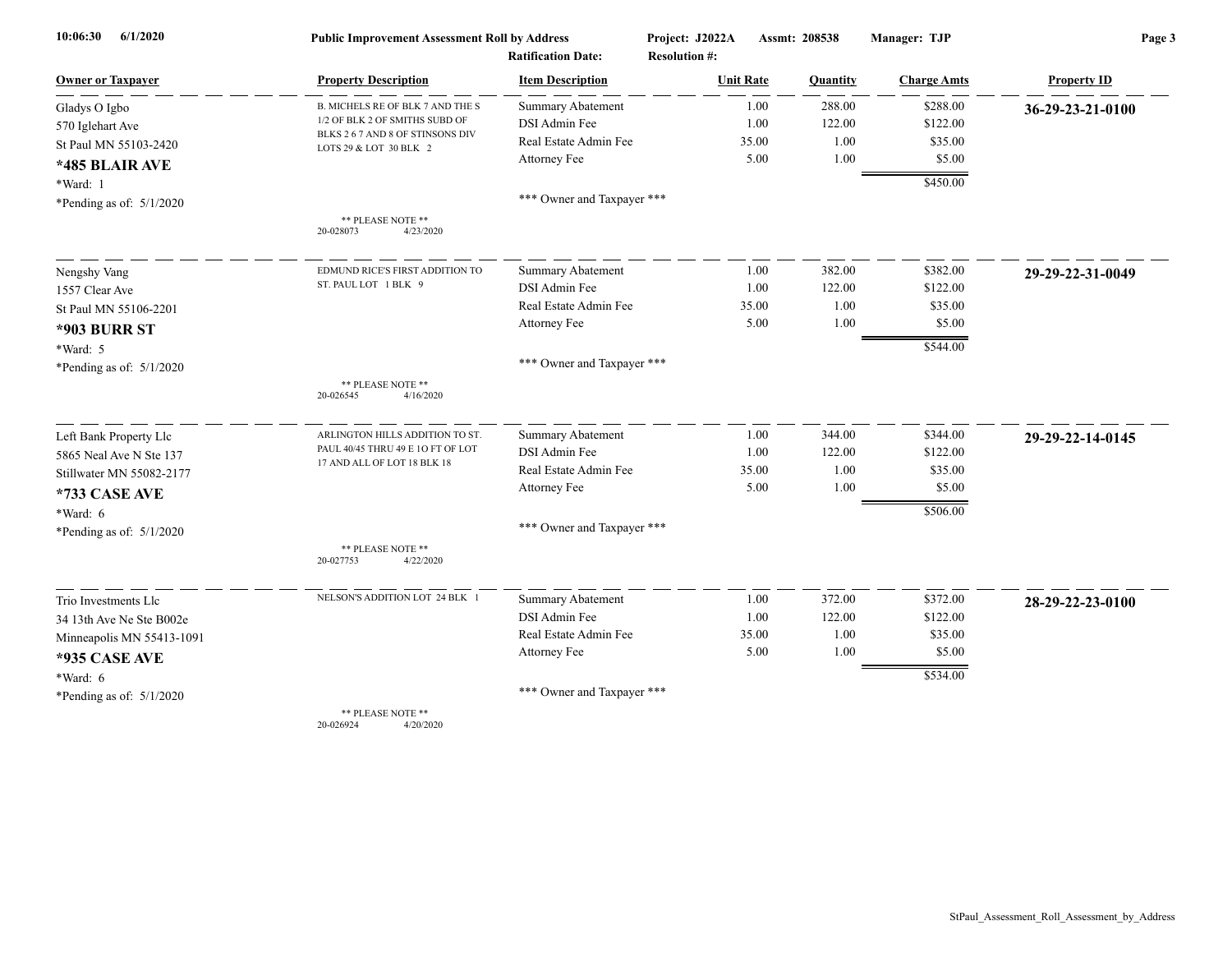| 6/1/2020<br>10:06:30        | <b>Public Improvement Assessment Roll by Address</b> |                                                      | Project: J2022A<br>Assmt: 208538<br><b>Resolution #:</b> |          | Manager: TJP       | Page 4             |  |
|-----------------------------|------------------------------------------------------|------------------------------------------------------|----------------------------------------------------------|----------|--------------------|--------------------|--|
| <b>Owner or Taxpayer</b>    | <b>Property Description</b>                          | <b>Ratification Date:</b><br><b>Item Description</b> | <b>Unit Rate</b>                                         | Quantity | <b>Charge Amts</b> | <b>Property ID</b> |  |
| Preston Parker Sr           | WAGNER AND GASSER'S ADDITION                         | <b>Summary Abatement</b>                             | 1.00                                                     | 476.00   | \$476.00           | 35-29-23-31-0082   |  |
| 934 Central Av W            | TO ST. PAUL, MINNESOTA LOT 4 BLK                     | DSI Admin Fee                                        | 1.00                                                     | 122.00   | \$122.00           |                    |  |
| St Paul MN 55104-4724       |                                                      | Real Estate Admin Fee                                | 35.00                                                    | 1.00     | \$35.00            |                    |  |
| *934 CENTRAL AVE W          |                                                      | Attorney Fee                                         | 5.00                                                     | 1.00     | \$5.00             |                    |  |
| *Ward: 1                    |                                                      |                                                      |                                                          |          | \$638.00           |                    |  |
| *Pending as of: $5/1/2020$  |                                                      | *** Owner and Taxpayer ***                           |                                                          |          |                    |                    |  |
|                             | ** PLEASE NOTE **<br>20-027557<br>4/24/2020          |                                                      |                                                          |          |                    |                    |  |
| Allan K Petersen            | SMITHS SUBD OF BLKS 9 10 15 AND                      | <b>Summary Abatement</b>                             | 1.00                                                     | 316.00   | \$316.00           | 36-29-23-24-0178   |  |
| 2515 White Bear Ave Ste 121 | 16 LOT 56 BLK 15                                     | DSI Admin Fee                                        | 1.00                                                     | 122.00   | \$122.00           |                    |  |
| Maplewood MN 55109-5155     |                                                      | Real Estate Admin Fee                                | 35.00                                                    | 1.00     | \$35.00            |                    |  |
| *458 CHARLES AVE            |                                                      | <b>Attorney Fee</b>                                  | 5.00                                                     | 1.00     | \$5.00             |                    |  |
| *Ward: 1                    |                                                      |                                                      |                                                          |          | \$478.00           |                    |  |
| *Pending as of: $5/1/2020$  |                                                      | *** Owner and Taxpayer ***                           |                                                          |          |                    |                    |  |
|                             | ** PLEASE NOTE **<br>20-028951<br>4/27/2020          |                                                      |                                                          |          |                    |                    |  |
| Yan Chen                    | SYNDICATE NO. 2 ADDITION LOT 29                      | <b>Summary Abatement</b>                             | 1.00                                                     | 288.00   | \$288.00           | 35-29-23-14-0091   |  |
| Joachim Mueller             | BLK 2                                                | DSI Admin Fee                                        | 1.00                                                     | 122.00   | \$122.00           |                    |  |
| 5612 Stevens Ave            |                                                      | Real Estate Admin Fee                                | 35.00                                                    | 1.00     | \$35.00            |                    |  |
| Minneapolis MN 55419-1934   |                                                      | <b>Attorney Fee</b>                                  | 5.00                                                     | 1.00     | \$5.00             |                    |  |
| *687 CHARLES AVE            |                                                      |                                                      |                                                          |          | \$450.00           |                    |  |
| *Ward: 1                    |                                                      | *** Owner and Taxpayer ***                           |                                                          |          |                    |                    |  |
| *Pending as of: $5/1/2020$  |                                                      |                                                      |                                                          |          |                    |                    |  |
|                             | ** PLEASE NOTE **<br>20-027602<br>4/23/2020          |                                                      |                                                          |          |                    |                    |  |
| Lorie Miller                | UNIVERSITY AVE. ADD. LOT 7 BLK                       | <b>Summary Abatement</b>                             | 1.00                                                     | 372.00   | \$372.00           | 35-29-23-24-0162   |  |
| 3046 Bryant Ave S           | 2                                                    | DSI Admin Fee                                        | 1.00                                                     | 122.00   | \$122.00           |                    |  |
| Minneapolis MN 55408-2818   |                                                      | Real Estate Admin Fee                                | 35.00                                                    | 1.00     | \$35.00            |                    |  |
| *939 CHARLES AVE            |                                                      | <b>Attorney Fee</b>                                  | 5.00                                                     | 1.00     | \$5.00             |                    |  |
| *Ward: 1                    |                                                      |                                                      |                                                          |          | \$534.00           |                    |  |
| *Pending as of: $5/1/2020$  |                                                      | *** Owner and Taxpayer ***                           |                                                          |          |                    |                    |  |
|                             | ** PLEASE NOTE **<br>20-028612<br>4/27/2020          |                                                      |                                                          |          |                    |                    |  |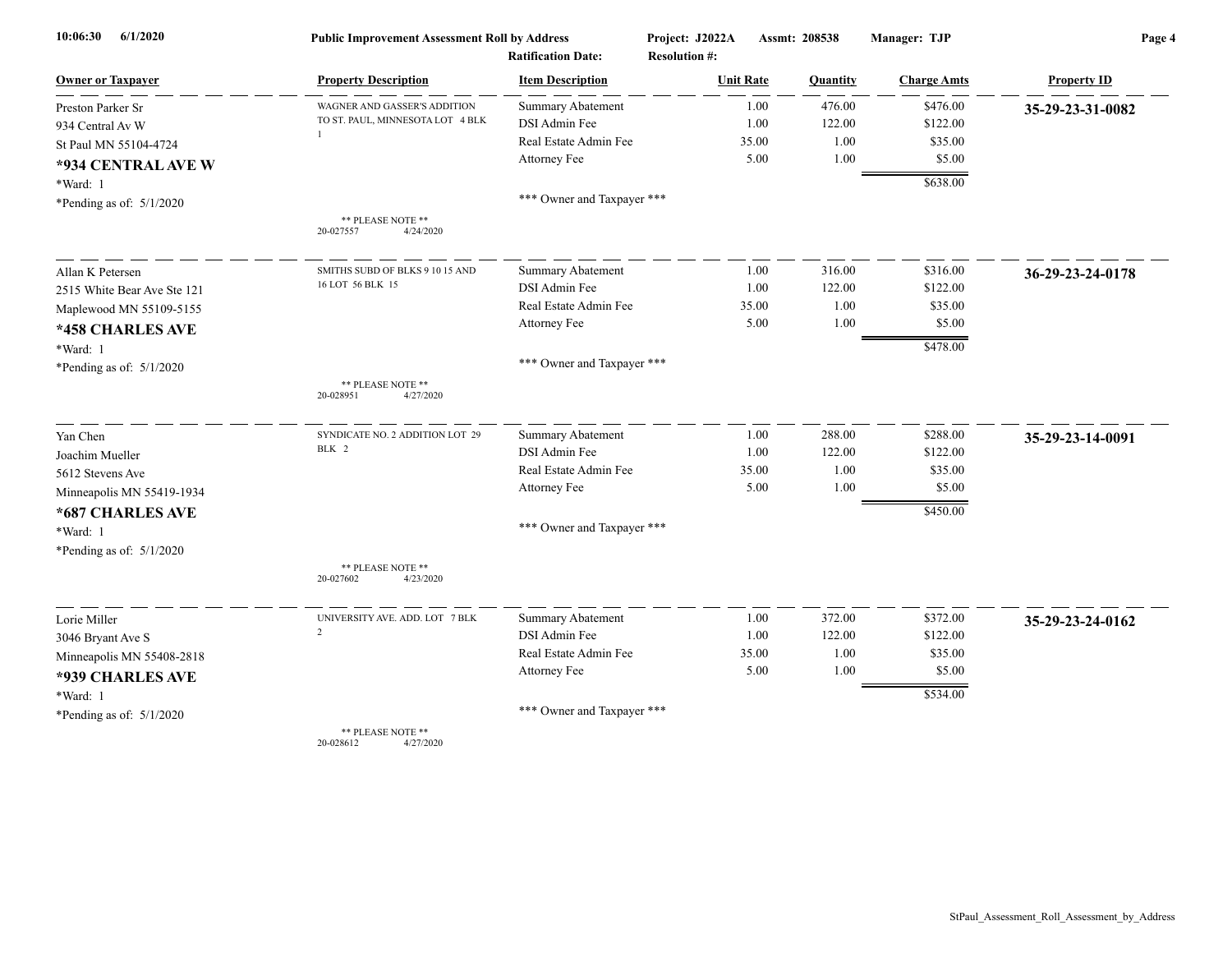| 10:06:30<br>6/1/2020          | <b>Public Improvement Assessment Roll by Address</b><br><b>Ratification Date:</b> |                            | Project: J2022A<br><b>Resolution #:</b> | Assmt: 208538 |          | Manager: TJP       | Page 5             |  |
|-------------------------------|-----------------------------------------------------------------------------------|----------------------------|-----------------------------------------|---------------|----------|--------------------|--------------------|--|
| <u>Owner or Taxpayer</u>      | <b>Property Description</b>                                                       | <b>Item Description</b>    | <b>Unit Rate</b>                        |               | Quantity | <b>Charge Amts</b> | <b>Property ID</b> |  |
| Wayne M Koski                 | LAWTON BROTHERS ADDITION TO                                                       | <b>Summary Abatement</b>   |                                         | 1.00          | 316.00   | \$316.00           | 07-28-22-33-0024   |  |
| Jelena Koski                  | THE CITY OF ST. PAUL LOT 9 BLK 61                                                 | DSI Admin Fee              |                                         | 1.00          | 122.00   | \$122.00           |                    |  |
| 1263 Sperl St                 |                                                                                   | Real Estate Admin Fee      |                                         | 35.00         | 1.00     | \$35.00            |                    |  |
| West Saint Paul MN 55118-2624 |                                                                                   | Attorney Fee               |                                         | 5.00          | 1.00     | \$5.00             |                    |  |
| *776 CHEROKEE AVE             |                                                                                   |                            |                                         |               |          | \$478.00           |                    |  |
| *Ward: 2                      |                                                                                   | *** Owner and Taxpayer *** |                                         |               |          |                    |                    |  |
| *Pending as of: $5/1/2020$    |                                                                                   |                            |                                         |               |          |                    |                    |  |
|                               | ** PLEASE NOTE **<br>4/17/2020<br>20-026783                                       |                            |                                         |               |          |                    |                    |  |
| Gb Anderson Development Llc   | ADAM GOTZIAN'S SUB. OF BLK. 84,                                                   | Summary Abatement          |                                         | 1.00          | 400.00   | \$400.00           | 33-29-22-23-0121   |  |
| 2817 Aspen Lake Dr Ne         | LYMAN DAYTONS ADDITION TO ST.                                                     | DSI Admin Fee              |                                         | 1.00          | 122.00   | \$122.00           |                    |  |
| Minneapolis MN 55449          | PAUL LOT 30                                                                       | Real Estate Admin Fee      | 35.00                                   |               | 1.00     | \$35.00            |                    |  |
| *879 CONWAY ST                |                                                                                   | Attorney Fee               |                                         | 5.00          | 1.00     | \$5.00             |                    |  |
| *Ward: 7                      |                                                                                   |                            |                                         |               |          | \$562.00           |                    |  |
| *Pending as of: $5/1/2020$    |                                                                                   | *** Owner and Taxpayer *** |                                         |               |          |                    |                    |  |
|                               | ** PLEASE NOTE **<br>20-027249<br>4/21/2020                                       |                            |                                         |               |          |                    |                    |  |
| Green Rock Apartments Llc     | ADAM GOTZIAN'S SUB. OF BLK. 84,                                                   | Summary Abatement          |                                         | 1.00          | 316.00   | \$316.00           | 33-29-22-23-0109   |  |
| C/O Dale Howey                | LYMAN DAYTONS ADDITION TO ST.                                                     | DSI Admin Fee              |                                         | 1.00          | 122.00   | \$122.00           |                    |  |
| 991 Parker Ave                | PAUL EX W 1O FT LOT 18                                                            | Real Estate Admin Fee      | 35.00                                   |               | 1.00     | \$35.00            |                    |  |
| Roseville MN 55113-6432       |                                                                                   | Attorney Fee               |                                         | 5.00          | 1.00     | \$5.00             |                    |  |
| *929 CONWAY ST                |                                                                                   |                            |                                         |               |          | \$478.00           |                    |  |
| *Ward: 7                      |                                                                                   | *** Owner and Taxpayer *** |                                         |               |          |                    |                    |  |
| *Pending as of: 5/1/2020      |                                                                                   |                            |                                         |               |          |                    |                    |  |
|                               | ** PLEASE NOTE **<br>20-029533<br>4/29/2020                                       |                            |                                         |               |          |                    |                    |  |
| Josh J Huesman                | FAIRVIEW ADDITION LOT 14 BLK 4                                                    | <b>Summary Abatement</b>   |                                         | 1.00          | 288.00   | \$288.00           | 29-29-22-24-0043   |  |
| 1054 Desoto St                |                                                                                   | DSI Admin Fee              |                                         | 1.00          | 122.00   | \$122.00           |                    |  |
| St Paul MN 55130-3847         |                                                                                   | Real Estate Admin Fee      | 35.00                                   |               | 1.00     | \$35.00            |                    |  |
| *1054 DESOTO ST               |                                                                                   | Attorney Fee               |                                         | 5.00          | 1.00     | \$5.00             |                    |  |
| *Ward: 5                      |                                                                                   |                            |                                         |               |          | \$450.00           |                    |  |
| *Pending as of: 5/1/2020      |                                                                                   | *** Owner and Taxpayer *** |                                         |               |          |                    |                    |  |
|                               | ** PLEASE NOTE **                                                                 |                            |                                         |               |          |                    |                    |  |

20-027761 4/22/2020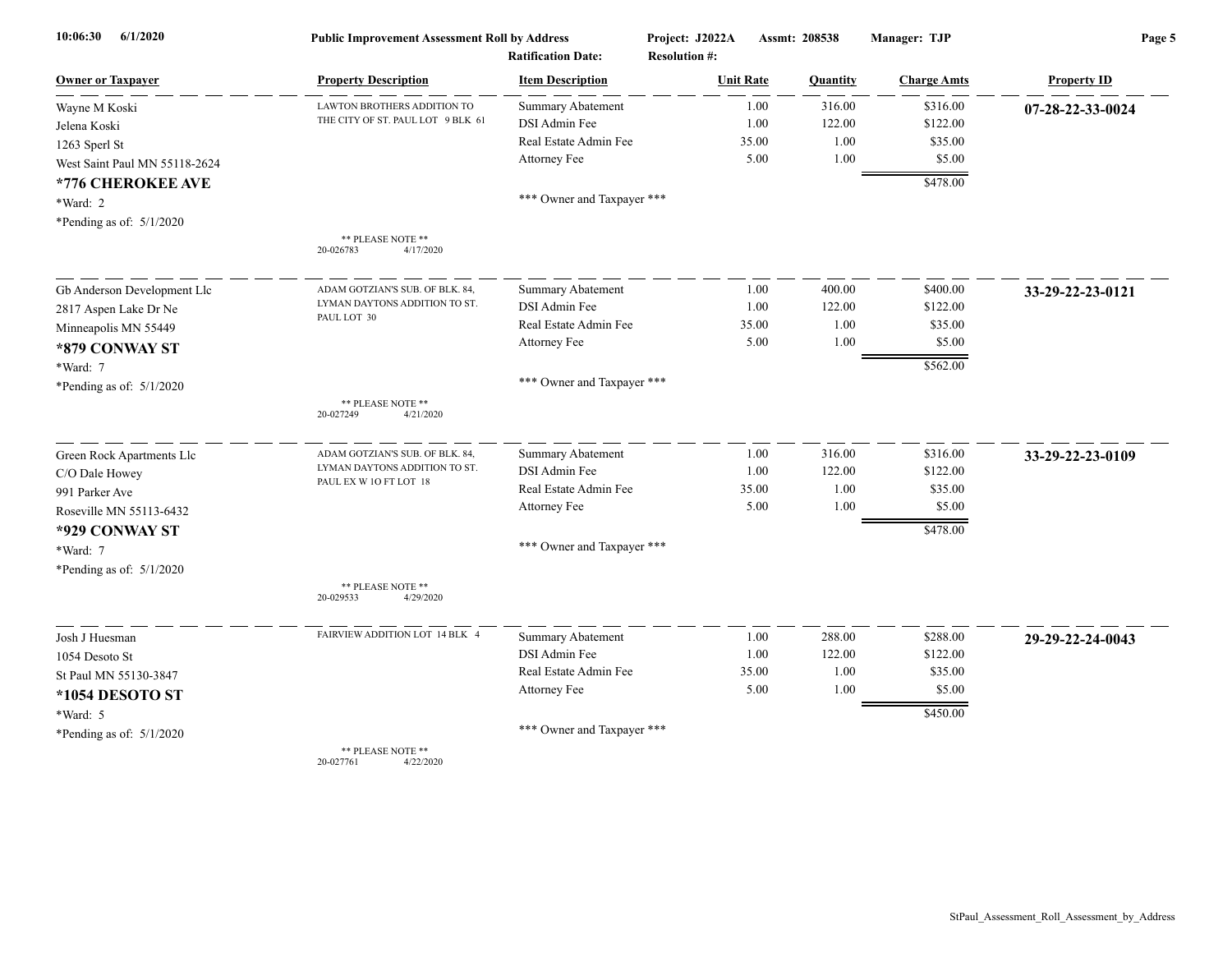| 6/1/2020<br>10:06:30       | <b>Public Improvement Assessment Roll by Address</b> |                                                      | Project: J2022A                          | Assmt: 208538 |          | Manager: TJP       | Page 6             |  |
|----------------------------|------------------------------------------------------|------------------------------------------------------|------------------------------------------|---------------|----------|--------------------|--------------------|--|
| <b>Owner or Taxpayer</b>   | <b>Property Description</b>                          | <b>Ratification Date:</b><br><b>Item Description</b> | <b>Resolution #:</b><br><b>Unit Rate</b> |               | Quantity | <b>Charge Amts</b> | <b>Property ID</b> |  |
|                            | L. WARNER'S SUBDIVISION OF                           | <b>Summary Abatement</b>                             |                                          | 1.00          | 326.00   | \$326.00           |                    |  |
| Gerardo Perales            | BLOCK 78 LYMAN DAYTON'S                              | DSI Admin Fee                                        |                                          | 1.00          | 122.00   | \$122.00           | 33-29-22-31-0218   |  |
| Janet T Pinney             | ADDITION LOT 15 BLK 78                               | Real Estate Admin Fee                                | 35.00                                    |               | 1.00     | \$35.00            |                    |  |
| 1002 Euclid St             |                                                      | Attorney Fee                                         |                                          | 5.00          | 1.00     | \$5.00             |                    |  |
| St Paul MN 55106-5617      |                                                      |                                                      |                                          |               |          |                    |                    |  |
| *1002 EUCLID ST            |                                                      | *** Owner and Taxpayer ***                           |                                          |               |          | \$488.00           |                    |  |
| *Ward: 7                   |                                                      |                                                      |                                          |               |          |                    |                    |  |
| *Pending as of: $5/1/2020$ |                                                      |                                                      |                                          |               |          |                    |                    |  |
|                            | ** PLEASE NOTE **<br>4/30/2020<br>20-029906          |                                                      |                                          |               |          |                    |                    |  |
| Jully Vang                 | ADAM GOTZIAN'S SUB. OF BLK. 77, IN                   | Summary Abatement                                    |                                          | 1.00          | 288.00   | \$288.00           | 33-29-22-31-0139   |  |
| 978 Euclid St              | LYMAN DAYTON'S ADDITION TO ST.                       | DSI Admin Fee                                        |                                          | 1.00          | 122.00   | \$122.00           |                    |  |
| St Paul MN 55106-5615      | PAUL LOT 21 BLK 77                                   | Real Estate Admin Fee                                | 35.00                                    |               | 1.00     | \$35.00            |                    |  |
| *978 EUCLID ST             |                                                      | Attorney Fee                                         |                                          | 5.00          | 1.00     | \$5.00             |                    |  |
| *Ward: 7                   |                                                      |                                                      |                                          |               |          | \$450.00           |                    |  |
| *Pending as of: 5/1/2020   |                                                      | *** Owner and Taxpayer ***                           |                                          |               |          |                    |                    |  |
|                            | ** PLEASE NOTE **<br>20-029895<br>4/30/2020          |                                                      |                                          |               |          |                    |                    |  |
| Mark A Flesvig             | ASCH'S SUBDIVISION OF BLOCK 92,                      | <b>Summary Abatement</b>                             |                                          | 1.00          | 316.00   | \$316.00           | 33-29-22-23-0053   |  |
| Lawrence M Lavanier        | LYMAN DAYTON'S ADDITION TO ST.                       | DSI Admin Fee                                        |                                          | 1.00          | 122.00   | \$122.00           |                    |  |
| 913 Fremont Ave            | PAUL E 1/2 OF LOT 22 & ALL OF LOT<br>23 BLK 92       | Real Estate Admin Fee                                | 35.00                                    |               | 1.00     | \$35.00            |                    |  |
| St Paul MN 55106-5219      |                                                      | Attorney Fee                                         |                                          | 5.00          | 1.00     | \$5.00             |                    |  |
| *913 FREMONT AVE           |                                                      |                                                      |                                          |               |          | \$478.00           |                    |  |
| *Ward: 7                   |                                                      | *** Owner and Taxpayer ***                           |                                          |               |          |                    |                    |  |
| *Pending as of: $5/1/2020$ |                                                      |                                                      |                                          |               |          |                    |                    |  |
|                            | ** PLEASE NOTE **<br>20-029915<br>4/30/2020          |                                                      |                                          |               |          |                    |                    |  |
| Michael Pflugi             | MURRAY LANE ADDITION PLAT 2                          | <b>Summary Abatement</b>                             |                                          | 1.00          | 344.00   | \$344.00           | 23-29-22-44-0029   |  |
| 2164 Hawthorne Ave E       | LOT 8 BLK 7                                          | DSI Admin Fee                                        |                                          | 1.00          | 122.00   | \$122.00           |                    |  |
| St Paul MN 55119-3221      |                                                      | Real Estate Admin Fee                                | 35.00                                    |               | 1.00     | \$35.00            |                    |  |
| *2164 HAWTHORNE AVE E      |                                                      | Attorney Fee                                         |                                          | 5.00          | 1.00     | \$5.00             |                    |  |
| *Ward: 6                   |                                                      |                                                      |                                          |               |          | \$506.00           |                    |  |
| *Pending as of: $5/1/2020$ |                                                      | *** Owner and Taxpayer ***                           |                                          |               |          |                    |                    |  |
|                            | ** PLEASE NOTE **                                    |                                                      |                                          |               |          |                    |                    |  |

20-029590 4/29/2020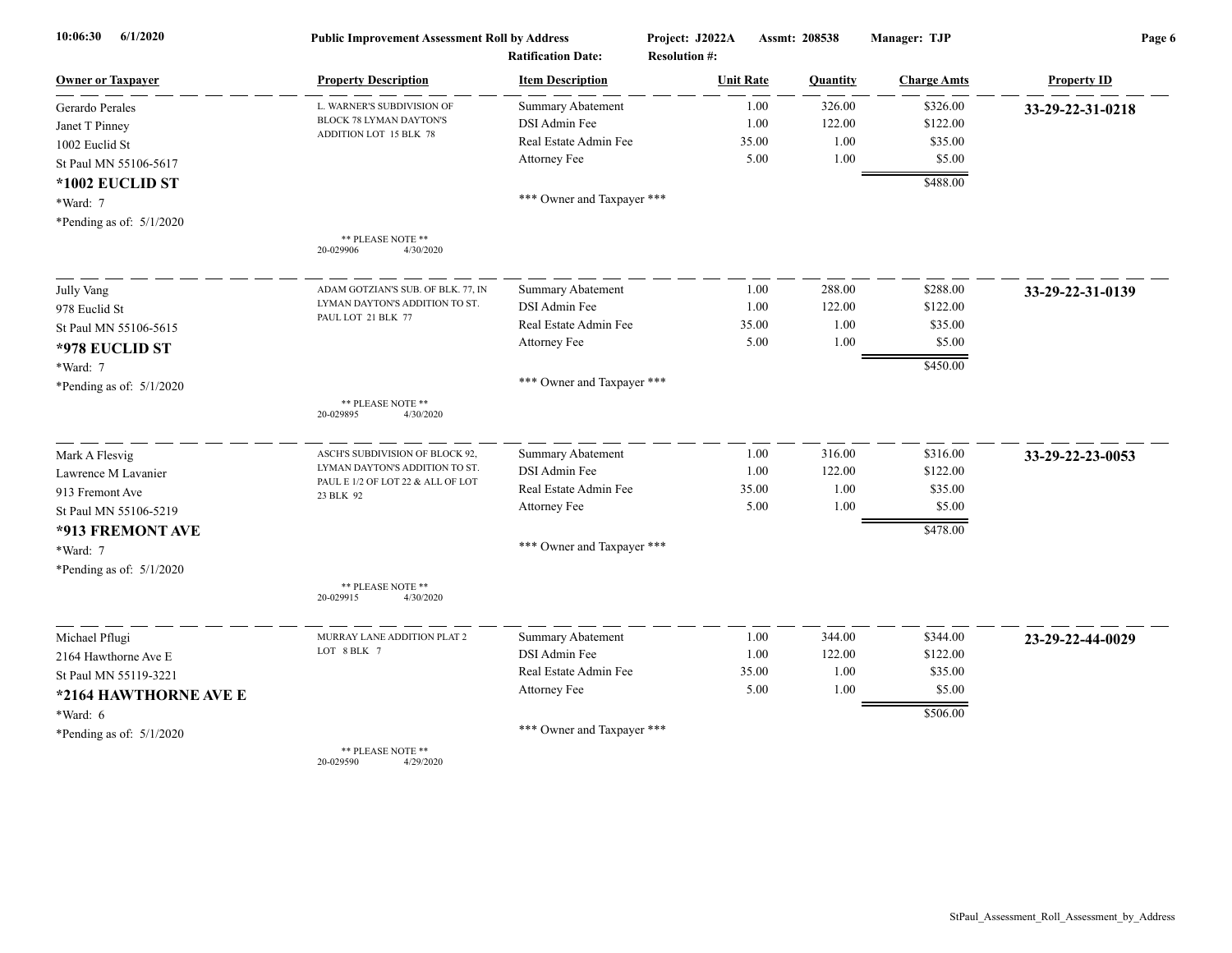| 6/1/2020<br>10:06:30               | <b>Public Improvement Assessment Roll by Address</b>            |                            | Project: J2022A      | Assmt: 208538 | Manager: TJP       | Page 7             |  |
|------------------------------------|-----------------------------------------------------------------|----------------------------|----------------------|---------------|--------------------|--------------------|--|
|                                    |                                                                 | <b>Ratification Date:</b>  | <b>Resolution #:</b> |               |                    |                    |  |
| <b>Owner or Taxpayer</b>           | <b>Property Description</b>                                     | <b>Item Description</b>    | <b>Unit Rate</b>     | Quantity      | <b>Charge Amts</b> | <b>Property ID</b> |  |
| Laine Oswald                       | SCOTTEN'S SUBDIVISION BLOCK 70,                                 | <b>Summary Abatement</b>   | 1.00                 | 316.00        | \$316.00           | 33-29-22-31-0209   |  |
| 885 Highway 36 W Apt 304           | LYMAN DAYTON'S ADDITION TO ST.                                  | DSI Admin Fee              | 1.00                 | 122.00        | \$122.00           |                    |  |
| St Paul MN 55113-4439              | PAUL LOT 21 BLK 70                                              | Real Estate Admin Fee      | 35.00                | 1.00          | \$35.00            |                    |  |
| *959 HUDSON RD                     |                                                                 | Attorney Fee               | 5.00                 | 1.00          | \$5.00             |                    |  |
| $*Ward: 7$                         |                                                                 |                            |                      |               | \$478.00           |                    |  |
| *Pending as of: $5/1/2020$         |                                                                 | *** Owner and Taxpayer *** |                      |               |                    |                    |  |
|                                    | ** PLEASE NOTE **<br>20-026212<br>4/14/2020                     |                            |                      |               |                    |                    |  |
| Maas Homes Llc                     | FORESTDALE ADDITION TO SAINT                                    | <b>Summary Abatement</b>   | 1.00                 | 428.00        | \$428.00           | 28-29-22-24-0167   |  |
| 1687 131st Ln Nw                   | PAUL LOT 19 BLK 3                                               | DSI Admin Fee              | 1.00                 | 122.00        | \$122.00           |                    |  |
| Coon Rapids MN 55448-1352          |                                                                 | Real Estate Admin Fee      | 35.00                | 1.00          | \$35.00            |                    |  |
| *953 JENKS AVE                     |                                                                 | Attorney Fee               | 5.00                 | 1.00          | \$5.00             |                    |  |
| $*Ward: 6$                         |                                                                 |                            |                      |               | \$590.00           |                    |  |
| *Pending as of: $5/1/2020$         |                                                                 | *** Owner and Taxpayer *** |                      |               |                    |                    |  |
|                                    | ** PLEASE NOTE **<br>20-026863<br>4/20/2020                     |                            |                      |               |                    |                    |  |
| Home Investment Property Inc       | POTTGIESERS SUBDIVISION OF LOTS                                 | <b>Summary Abatement</b>   | 1.00                 | 388.00        | \$388.00           | 30-29-22-21-0097   |  |
| 6984 Lydia Ln                      | 5 THRU 16 INCLUSIVE ALL OF WEIDE<br>AND DAWSON'S GARDEN LOTS OF | DSI Admin Fee              | 1.00                 | 122.00        | \$122.00           |                    |  |
| St Paul MN 55125-6706              | ST. PAUL LOTS 26 AND LOT 27 BLK                                 | Real Estate Admin Fee      | 35.00                | 1.00          | \$35.00            |                    |  |
| *25 JESSAMINE AVE E                | $\overline{2}$                                                  | Attorney Fee               | 5.00                 | 1.00          | \$5.00             |                    |  |
| *Ward: 5                           |                                                                 |                            |                      |               | \$550.00           |                    |  |
| *Pending as of: $5/1/2020$         |                                                                 | *** Owner and Taxpayer *** |                      |               |                    |                    |  |
|                                    | ** PLEASE NOTE **<br>20-029838<br>4/30/2020                     |                            |                      |               |                    |                    |  |
| Minneapolis Property Llc           | BEAUPRE & KELLYS ADDITION TO                                    | <b>Summary Abatement</b>   | 1.00                 | 400.00        | \$400.00           | 29-29-22-22-0133   |  |
| 5100 Edina Industrial Blvd Ste 219 | SAINT PAUL, RAMSEY CO., MINN. E                                 | DSI Admin Fee              | 1.00                 | 122.00        | \$122.00           |                    |  |
| Edina MN 55439-3005                | 22 FT OF W 1/3 AND W 1/2 OF E 2/3 OF<br>LOT 4 BLK 19            | Real Estate Admin Fee      | 35.00                | 1.00          | \$35.00            |                    |  |
| *378 JESSAMINE AVE E               |                                                                 | Attorney Fee               | 5.00                 | 1.00          | \$5.00             |                    |  |
| *Ward: 5                           |                                                                 |                            |                      |               | \$562.00           |                    |  |
| *Pending as of: 5/1/2020           |                                                                 | *** Owner and Taxpayer *** |                      |               |                    |                    |  |
|                                    | ** PLEASE NOTE **                                               |                            |                      |               |                    |                    |  |

20-027759 4/22/2020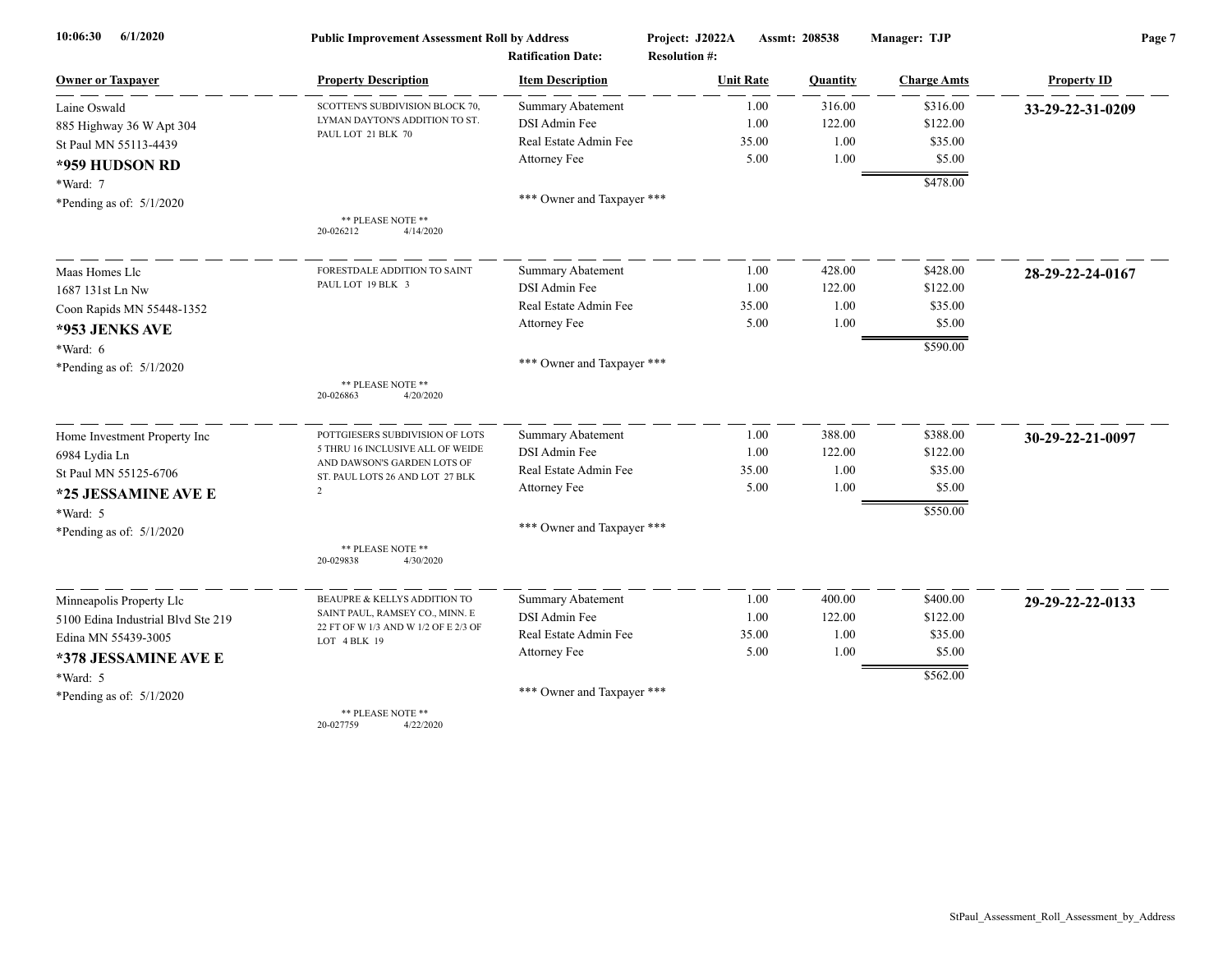| 6/1/2020<br>10:06:30       | <b>Public Improvement Assessment Roll by Address</b> |                            | Project: J2022A      | Assmt: 208538 |          | Manager: TJP       | Page 8             |  |
|----------------------------|------------------------------------------------------|----------------------------|----------------------|---------------|----------|--------------------|--------------------|--|
|                            | <b>Ratification Date:</b>                            |                            | <b>Resolution #:</b> |               |          |                    |                    |  |
| <b>Owner or Taxpayer</b>   | <b>Property Description</b>                          | <b>Item Description</b>    | <b>Unit Rate</b>     |               | Quantity | <b>Charge Amts</b> | <b>Property ID</b> |  |
| Tia Messenger              | OAK VILLE PARK LOT 13 BLK 20                         | <b>Summary Abatement</b>   |                      | 1.00          | 344.00   | \$344.00           | 29-29-22-11-0129   |  |
| Robert Messenger           |                                                      | DSI Admin Fee              |                      | 1.00          | 122.00   | \$122.00           |                    |  |
| 747 Jessamine Ave E        |                                                      | Real Estate Admin Fee      |                      | 35.00         | 1.00     | \$35.00            |                    |  |
| St Paul MN 55106-2507      |                                                      | Attorney Fee               |                      | 5.00          | 1.00     | \$5.00             |                    |  |
| *747 JESSAMINE AVE E       |                                                      |                            |                      |               |          | \$506.00           |                    |  |
| $*Ward: 6$                 |                                                      | *** Owner and Taxpayer *** |                      |               |          |                    |                    |  |
| *Pending as of: $5/1/2020$ |                                                      |                            |                      |               |          |                    |                    |  |
|                            | ** PLEASE NOTE **<br>20-026925<br>4/20/2020          |                            |                      |               |          |                    |                    |  |
| Michael Charles Davis      | STINSON'S RICE STREET ADDITION                       | <b>Summary Abatement</b>   |                      | 1.00          | 344.00   | \$344.00           | 30-29-22-22-0080   |  |
| Po Box 191                 | TO THE CITY OF ST. PAUL, MINN. LOT                   | DSI Admin Fee              |                      | 1.00          | 122.00   | \$122.00           |                    |  |
| West Concord MN 55985-0191 | 16 BLK 5                                             | Real Estate Admin Fee      |                      | 35.00         | 1.00     | \$35.00            |                    |  |
| *81 JESSAMINE AVE W        |                                                      | Attorney Fee               |                      | 5.00          | 1.00     | \$5.00             |                    |  |
| *Ward: 5                   |                                                      |                            |                      |               |          | \$506.00           |                    |  |
| *Pending as of: $5/1/2020$ |                                                      | *** Owner and Taxpayer *** |                      |               |          |                    |                    |  |
|                            | ** PLEASE NOTE **<br>20-026904<br>4/20/2020          |                            |                      |               |          |                    |                    |  |
| Eugene F Kelly             | EVERGREEN PLACE ST. PAUL,                            | <b>Summary Abatement</b>   |                      | 1.00          | 344.00   | \$344.00           | 02-28-23-43-0059   |  |
| 751 Linwood Ave            | RAMSEY COUNTY, MINNESOTA EX E                        | DSI Admin Fee              |                      | 1.00          | 122.00   | \$122.00           |                    |  |
| St Paul MN 55105-3323      | 38 FT LOT 2 AND ALL OF LOT 3 BLK                     | Real Estate Admin Fee      |                      | 35.00         | 1.00     | \$35.00            |                    |  |
| *749 LINWOOD AVE           |                                                      | Attorney Fee               |                      | 5.00          | 1.00     | \$5.00             |                    |  |
| *Ward: 2                   |                                                      |                            |                      |               |          | \$506.00           |                    |  |
| *Pending as of: $5/1/2020$ |                                                      | *** Owner and Taxpayer *** |                      |               |          |                    |                    |  |
|                            | ** PLEASE NOTE **<br>20-029338<br>4/29/2020          |                            |                      |               |          |                    |                    |  |
| Kwe Wah                    | ALABAMA ADDITION NO. 1 ST. PAUL,                     | Summary Abatement          |                      | 1.00          | 318.00   | \$318.00           | 25-29-23-24-0094   |  |
| Sah Lu                     | MINN. LOT 15 BLK 3                                   | DSI Admin Fee              |                      | 1.00          | 122.00   | \$122.00           |                    |  |
| 1038 Mackubin St           |                                                      | Real Estate Admin Fee      |                      | 35.00         | 1.00     | \$35.00            |                    |  |
| St Paul MN 55117-4741      |                                                      | Attorney Fee               |                      | 5.00          | 1.00     | \$5.00             |                    |  |
| *1038 MACKUBIN ST          |                                                      |                            |                      |               |          | \$480.00           |                    |  |
| *Ward: 5                   |                                                      | *** Owner and Taxpayer *** |                      |               |          |                    |                    |  |
| *Pending as of: $5/1/2020$ |                                                      |                            |                      |               |          |                    |                    |  |
|                            | ** PLEASE NOTE **<br>20-027617<br>4/23/2020          |                            |                      |               |          |                    |                    |  |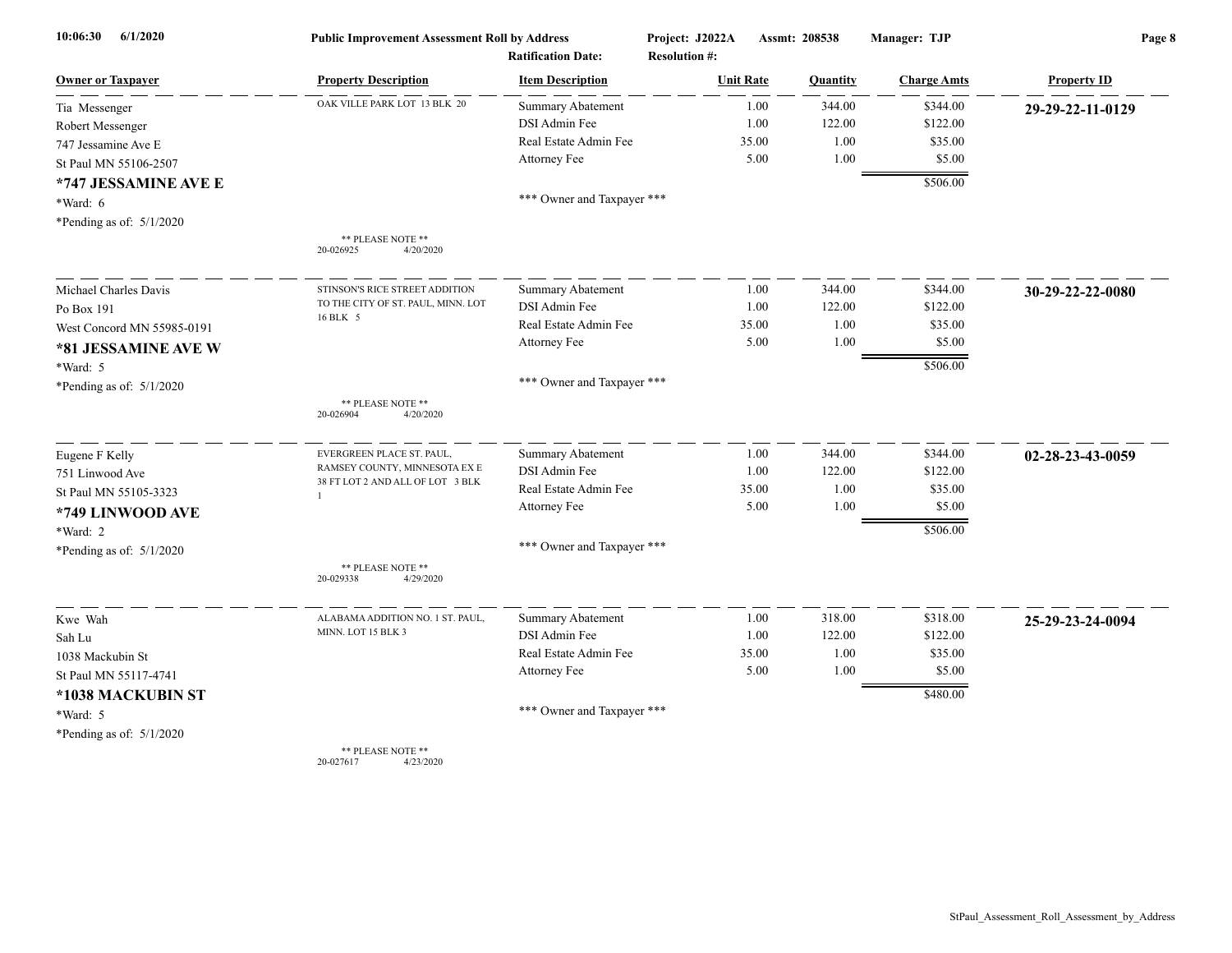| 6/1/2020<br>10:06:30         | <b>Public Improvement Assessment Roll by Address</b>          |                            | Project: J2022A      |       | Assmt: 208538 | Manager: TJP       | Page 9             |  |
|------------------------------|---------------------------------------------------------------|----------------------------|----------------------|-------|---------------|--------------------|--------------------|--|
|                              |                                                               | <b>Ratification Date:</b>  | <b>Resolution #:</b> |       |               |                    |                    |  |
| <b>Owner or Taxpayer</b>     | <b>Property Description</b>                                   | <b>Item Description</b>    | <b>Unit Rate</b>     |       | Quantity      | <b>Charge Amts</b> | <b>Property ID</b> |  |
| Jolene E Stark               | STINSON'S RICE STREET ADDITION                                | <b>Summary Abatement</b>   |                      | 1.00  | 394.00        | \$394.00           | 30-29-22-22-0148   |  |
| 17088 Adelmann St Se Apt 308 | TO THE CITY OF ST. PAUL, MINN. LOT<br>14 BLK 8                | DSI Admin Fee              |                      | 1.00  | 122.00        | \$122.00           |                    |  |
| Prior Lake MN 55372-2281     |                                                               | Real Estate Admin Fee      |                      | 35.00 | 1.00          | \$35.00            |                    |  |
| *85 MAGNOLIA AVE W           |                                                               | Attorney Fee               |                      | 5.00  | 1.00          | \$5.00             |                    |  |
| *Ward: 5                     |                                                               |                            |                      |       |               | \$556.00           |                    |  |
| *Pending as of: $5/1/2020$   |                                                               | *** Owner and Taxpayer *** |                      |       |               |                    |                    |  |
|                              | ** PLEASE NOTE **<br>20-026312<br>4/15/2020                   |                            |                      |       |               |                    |                    |  |
| Wilson Vang                  | LEWIS' ADDITION TO ST. PAUL LOTS                              | Summary Abatement          |                      | 1.00  | 338.00        | \$338.00           | 30-29-22-32-0205   |  |
| 1299 Arcade St Suite 100     | 7 AND LOT 8 BLK 3                                             | DSI Admin Fee              |                      | 1.00  | 122.00        | \$122.00           |                    |  |
| St Paul MN 55106-2080        |                                                               | Real Estate Admin Fee      |                      | 35.00 | 1.00          | \$35.00            |                    |  |
| *118 MANITOBA AVE            |                                                               | Attorney Fee               |                      | 5.00  | 1.00          | \$5.00             |                    |  |
| *Ward: 1                     |                                                               |                            |                      |       |               | \$500.00           |                    |  |
| *Pending as of: $5/1/2020$   |                                                               | *** Owner and Taxpayer *** |                      |       |               |                    |                    |  |
|                              | ** PLEASE NOTE **<br>20-029526<br>4/28/2020                   |                            |                      |       |               |                    |                    |  |
| Saint Lazarus Llc            | <b>MARY MCMANUSS</b>                                          | <b>Summary Abatement</b>   |                      | 1.00  | 310.00        | \$310.00           | 07-28-22-32-0082   |  |
| C/O Pedro Ayora              | REARRANGEMENT OF BLOCK 22 OF                                  | DSI Admin Fee              |                      | 1.00  | 122.00        | \$122.00           |                    |  |
| 11208 Wren St Nw             | BANNING AND OLIVERS ADDITION<br>TO WEST ST. PAUL LOT 5 BLK 22 | Real Estate Admin Fee      |                      | 35.00 | 1.00          | \$35.00            |                    |  |
| Coon Rapids MN 55433-3569    |                                                               | Attorney Fee               |                      | 5.00  | 1.00          | \$5.00             |                    |  |
| *695 MANOMIN AVE             |                                                               |                            |                      |       |               | \$472.00           |                    |  |
| *Ward: 2                     |                                                               | *** Owner and Taxpayer *** |                      |       |               |                    |                    |  |
| *Pending as of: $5/1/2020$   |                                                               |                            |                      |       |               |                    |                    |  |
|                              | ** PLEASE NOTE **<br>20-025957<br>4/15/2020                   |                            |                      |       |               |                    |                    |  |
| Claire I Townsend            | WILDER & DODGE'S SUBDIVISION OF                               | <b>Summary Abatement</b>   |                      | 1.00  | 336.00        | \$336.00           | 33-29-22-32-0115   |  |
| 32050 Elk Ln                 | BLOCK 48, LYMAN DAYTON'S                                      | DSI Admin Fee              |                      | 1.00  | 122.00        | \$122.00           |                    |  |
| Stacy MN 55079-9296          | ADDITION TO ST. PAUL LOT 1 BLK 2                              | Real Estate Admin Fee      |                      | 35.00 | 1.00          | \$35.00            |                    |  |
| *231 MAPLE ST                |                                                               | Attorney Fee               |                      | 5.00  | 1.00          | \$5.00             |                    |  |
| *Ward: 7                     |                                                               |                            |                      |       |               | \$498.00           |                    |  |
| *Pending as of: $5/1/2020$   |                                                               | *** Owner and Taxpayer *** |                      |       |               |                    |                    |  |
|                              | ** PLEASE NOTE **                                             |                            |                      |       |               |                    |                    |  |

20-028605 4/27/2020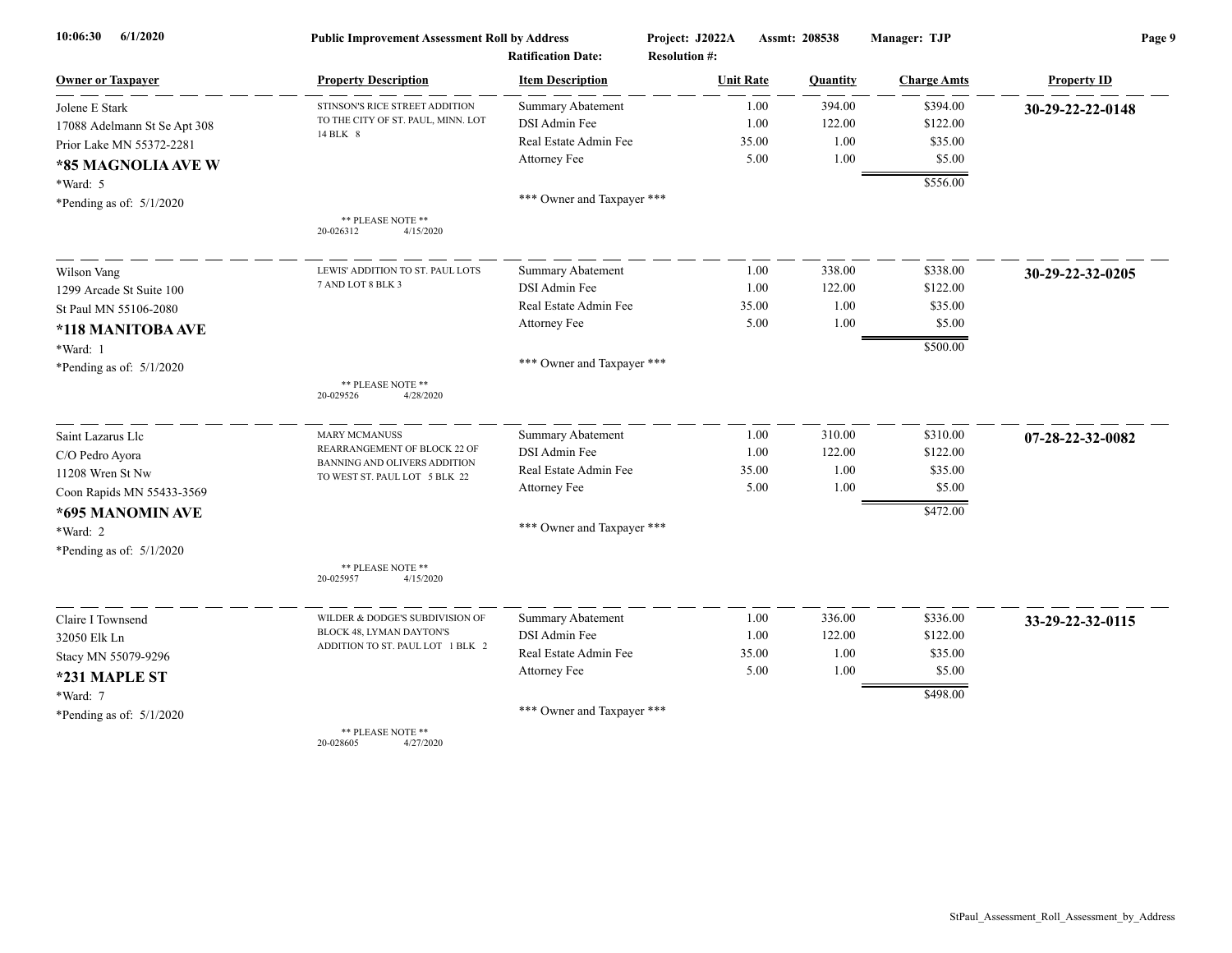| 6/1/2020<br>10:06:30       | <b>Public Improvement Assessment Roll by Address</b>  |                            | Project: J2022A      | Manager: TJP<br>Assmt: 208538 |                    | Page 10            |  |
|----------------------------|-------------------------------------------------------|----------------------------|----------------------|-------------------------------|--------------------|--------------------|--|
|                            |                                                       | <b>Ratification Date:</b>  | <b>Resolution #:</b> |                               |                    |                    |  |
| <b>Owner or Taxpayer</b>   | <b>Property Description</b>                           | <b>Item Description</b>    | <b>Unit Rate</b>     | Quantity                      | <b>Charge Amts</b> | <b>Property ID</b> |  |
| Sheila Bjorklund           | AUDITOR'S SUBDIVISION NO. 14 ST.                      | Summary Abatement          | 1.00                 | 400.00                        | \$400.00           | 32-29-22-14-0200   |  |
| 284 Maple St               | PAUL, MINN. LOT 6                                     | DSI Admin Fee              | 1.00                 | 122.00                        | \$122.00           |                    |  |
| St Paul MN 55106-5533      |                                                       | Real Estate Admin Fee      | 35.00                | 1.00                          | \$35.00            |                    |  |
| *284 MAPLE ST              |                                                       | Attorney Fee               | 5.00                 | 1.00                          | \$5.00             |                    |  |
| *Ward: 7                   |                                                       |                            |                      |                               | \$562.00           |                    |  |
| *Pending as of: $5/1/2020$ |                                                       | *** Owner and Taxpayer *** |                      |                               |                    |                    |  |
|                            | ** PLEASE NOTE **<br>20-028963<br>4/27/2020           |                            |                      |                               |                    |                    |  |
| 1235 Margaret Street Llc   | A. GOTZIANS RE OF SIGEL'S                             | <b>Summary Abatement</b>   | 1.00                 | 344.00                        | \$344.00           | 33-29-22-11-0139   |  |
| Po Box 694                 | ADDITION LOT 30 BLK 31                                | DSI Admin Fee              | 1.00                 | 122.00                        | \$122.00           |                    |  |
| Wayzata MN 55391-0694      |                                                       | Real Estate Admin Fee      | 35.00                | 1.00                          | \$35.00            |                    |  |
| *1235 MARGARET ST          |                                                       | Attorney Fee               | 5.00                 | 1.00                          | \$5.00             |                    |  |
| *Ward: 7                   |                                                       |                            |                      |                               | \$506.00           |                    |  |
| *Pending as of: $5/1/2020$ |                                                       | *** Owner and Taxpayer *** |                      |                               |                    |                    |  |
|                            | ** PLEASE NOTE **<br>20-026549<br>4/17/2020           |                            |                      |                               |                    | ***ESCROW***       |  |
| Mitchell Borgen            | DAYTON AND IRVINE'S ADDITION TO                       | <b>Summary Abatement</b>   | 1.00                 | 288.00                        | \$288.00           | 01-28-23-12-0009   |  |
| 16490 Flagstaff Way W      | SAINT PAUL N 100 FT OF LOT 24 BLK                     | DSI Admin Fee              | 1.00                 | 122.00                        | \$122.00           |                    |  |
| Rosemount MN 55068-1409    | 82                                                    | Real Estate Admin Fee      | 35.00                | 1.00                          | \$35.00            |                    |  |
| *310 MARSHALL AVE          |                                                       | Attorney Fee               | 5.00                 | 1.00                          | \$5.00             |                    |  |
| *Ward: 1                   |                                                       |                            |                      |                               | \$450.00           |                    |  |
| *Pending as of: $5/1/2020$ |                                                       | *** Owner and Taxpayer *** |                      |                               |                    |                    |  |
|                            | ** PLEASE NOTE **<br>20-027599<br>4/23/2020           |                            |                      |                               |                    |                    |  |
| Malik Davis                | ROGERS' ADDITION TO ST. PAUL E 50                     | Summary Abatement          | 1.00                 | 290.00                        | \$290.00           | 02-28-23-22-0002   |  |
| 786 Hague Ave              | FT OF W 90 FT OF LOT 32 AND SUBJ                      | DSI Admin Fee              | 1.00                 | 122.00                        | \$122.00           |                    |  |
| St Paul MN 55104-6609      | TO AVE THE W 10 FT OF LOT 1 AND<br>ALL OF LOT 2 BLK 1 | Real Estate Admin Fee      | 35.00                | 1.00                          | \$35.00            |                    |  |
| *988 MARSHALL AVE          |                                                       | <b>Attorney Fee</b>        | 5.00                 | 1.00                          | \$5.00             |                    |  |
| *Ward: 1                   |                                                       |                            |                      |                               | \$452.00           |                    |  |
| *Pending as of: $5/1/2020$ |                                                       | *** Owner and Taxpayer *** |                      |                               |                    |                    |  |
|                            | ** PLEASE NOTE **                                     |                            |                      |                               |                    |                    |  |

20-029236 4/27/2020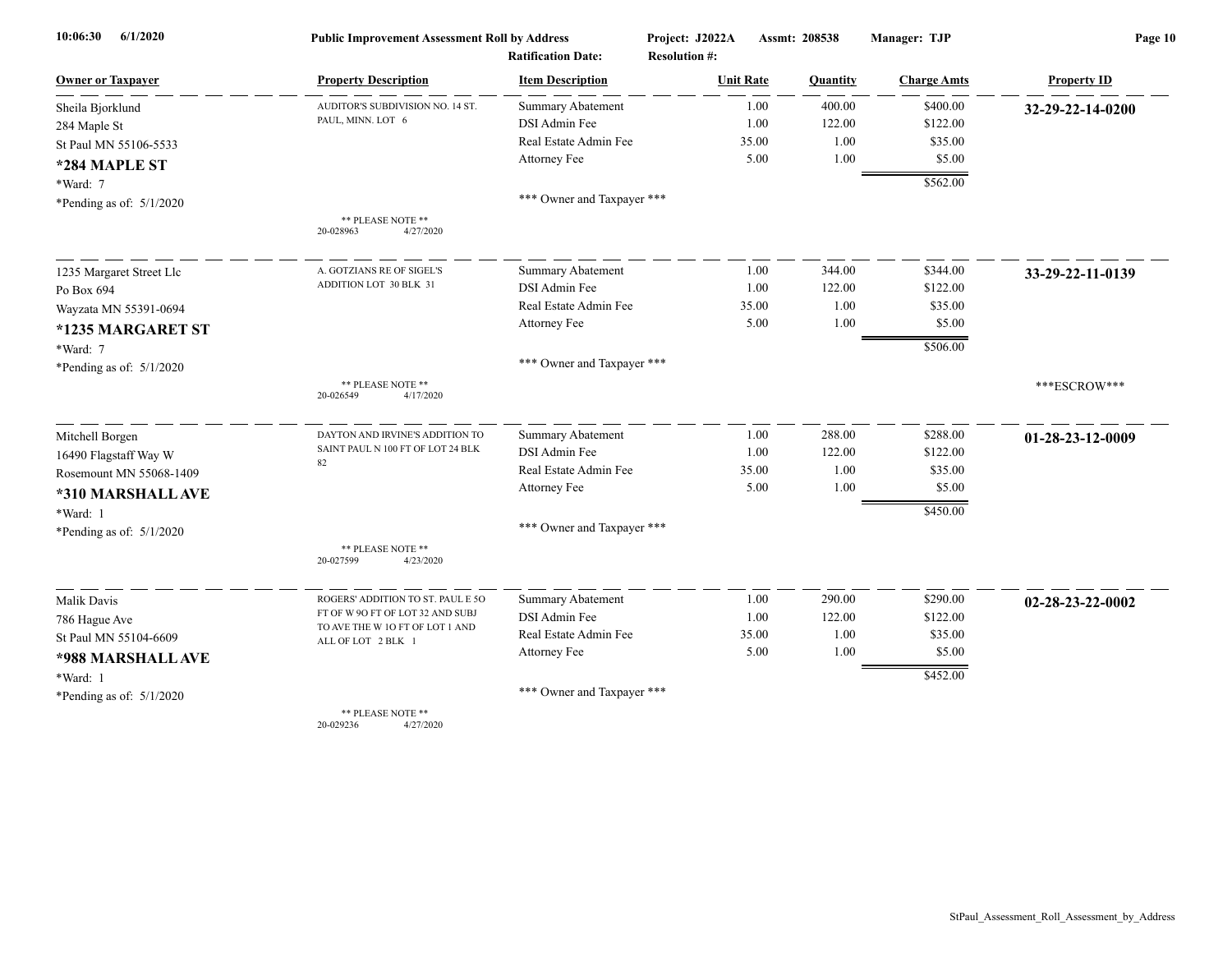| 10:06:30<br>6/1/2020               | <b>Public Improvement Assessment Roll by Address</b>                   |                            | Project: J2022A      | Assmt: 208538 |                    | Page 11            |  |
|------------------------------------|------------------------------------------------------------------------|----------------------------|----------------------|---------------|--------------------|--------------------|--|
|                                    |                                                                        | <b>Ratification Date:</b>  | <b>Resolution #:</b> |               |                    |                    |  |
| <b>Owner or Taxpayer</b>           | <b>Property Description</b>                                            | <b>Item Description</b>    | <b>Unit Rate</b>     | Quantity      | <b>Charge Amts</b> | <b>Property ID</b> |  |
| Shidler/West Finance Partners V Lp | REGISTERED LAND SURVEY 353 SUBJ                                        | Summary Abatement          | 1.00                 | 528.00        | \$528.00           | 19-29-22-44-0021   |  |
| C/O Henry J Cohen                  | TO ESMTS; PART LYING WLY OF NLY                                        | DSI Admin Fee              | 1.00                 | 122.00        | \$122.00           |                    |  |
| 1 Lincoln Plaza Ste 37 Kl          | EXT OF AL BEING 10.6 FT E OF & PAR<br>WITH THE EL OF TRACT C OF TRACTS | Real Estate Admin Fee      | 35.00                | 1.00          | \$35.00            |                    |  |
| New York NY 10023-7140             | A,B,D & TRACT E & ALSO PART OF                                         | Attorney Fee               | 5.00                 | 1.00          | \$5.00             |                    |  |
| *245 MARYLAND AVE E                | TRACT H LYING NLY & WLY OF AL                                          |                            |                      |               | \$690.00           |                    |  |
| *Ward: 5                           |                                                                        | *** Owner and Taxpayer *** |                      |               |                    |                    |  |
| *Pending as of: $5/1/2020$         |                                                                        |                            |                      |               |                    |                    |  |
|                                    | ** PLEASE NOTE **                                                      |                            |                      |               |                    |                    |  |
|                                    | 20-026574<br>4/16/2020                                                 |                            |                      |               |                    |                    |  |
| K 3 Investment                     | JOHN A. WEIDE'S SUBDIVISION OF                                         | Summary Abatement          | 1.00                 | 760.00        | \$760.00           | 24-29-23-43-0110   |  |
| 528 Rice St                        | LOT 45 OF COTTAGE HOMES LOTS 6                                         | DSI Admin Fee              | 1.00                 | 122.00        | \$122.00           |                    |  |
| St Paul MN 55103-2131              | AND LOT 7                                                              | Real Estate Admin Fee      | 35.00                | 1.00          | \$35.00            |                    |  |
| *307 MARYLAND AVE W                |                                                                        | Attorney Fee               | 5.00                 | 1.00          | \$5.00             |                    |  |
| *Ward: 5                           |                                                                        |                            |                      |               | \$922.00           |                    |  |
| *Pending as of: $5/1/2020$         |                                                                        | *** Owner and Taxpayer *** |                      |               |                    |                    |  |
|                                    | ** PLEASE NOTE **                                                      |                            |                      |               |                    |                    |  |
|                                    | 20-028965<br>4/28/2020                                                 |                            |                      |               |                    |                    |  |
| Allure Investments Llc             | ARLINGTON HILLS ADDITION TO ST.                                        | Summary Abatement          | 1.00                 | 316.00        | \$316.00           | 29-29-22-44-0064   |  |
| 11670 Fountains Dr #200            | PAUL 44/50 THRU 59 LOT 20 BLK 58                                       | DSI Admin Fee              | 1.00                 | 122.00        | \$122.00           |                    |  |
| Maple Grove MN 55369-7195          |                                                                        | Real Estate Admin Fee      | 35.00                | 1.00          | \$35.00            |                    |  |
| *777 MINNEHAHA AVE E               |                                                                        | Attorney Fee               | 5.00                 | 1.00          | \$5.00             |                    |  |
| *Ward: 6                           |                                                                        |                            |                      |               | \$478.00           |                    |  |
| *Pending as of: $5/1/2020$         |                                                                        | *** Owner and Taxpayer *** |                      |               |                    |                    |  |
|                                    | ** PLEASE NOTE **                                                      |                            |                      |               |                    |                    |  |
|                                    | 4/29/2020<br>20-029298                                                 |                            |                      |               |                    |                    |  |
| Federal Home Loan Mortgage Corp    | GILBERT'S ADDITION W 2 FT OF LOT                                       | <b>Summary Abatement</b>   | 1.00                 | 784.00        | \$784.00           | 27-29-23-44-0124   |  |
| 5000 Plano Pky                     | 17 AND ALL OF LOT 16 BLK 7                                             | DSI Admin Fee              | 1.00                 | 122.00        | \$122.00           |                    |  |
| Carrollton TX 75265-0043           |                                                                        | Real Estate Admin Fee      | 35.00                | 1.00          | \$35.00            |                    |  |
| *1219 MINNEHAHA AVE W              |                                                                        | Attorney Fee               | 5.00                 | 1.00          | \$5.00             |                    |  |
| *Ward: 4                           |                                                                        |                            |                      |               | \$946.00           |                    |  |
| *Pending as of: $5/1/2020$         |                                                                        | *** Owner and Taxpayer *** |                      |               |                    |                    |  |
|                                    | ** PLEASE NOTE **                                                      |                            |                      |               |                    |                    |  |

20-025713 4/22/2020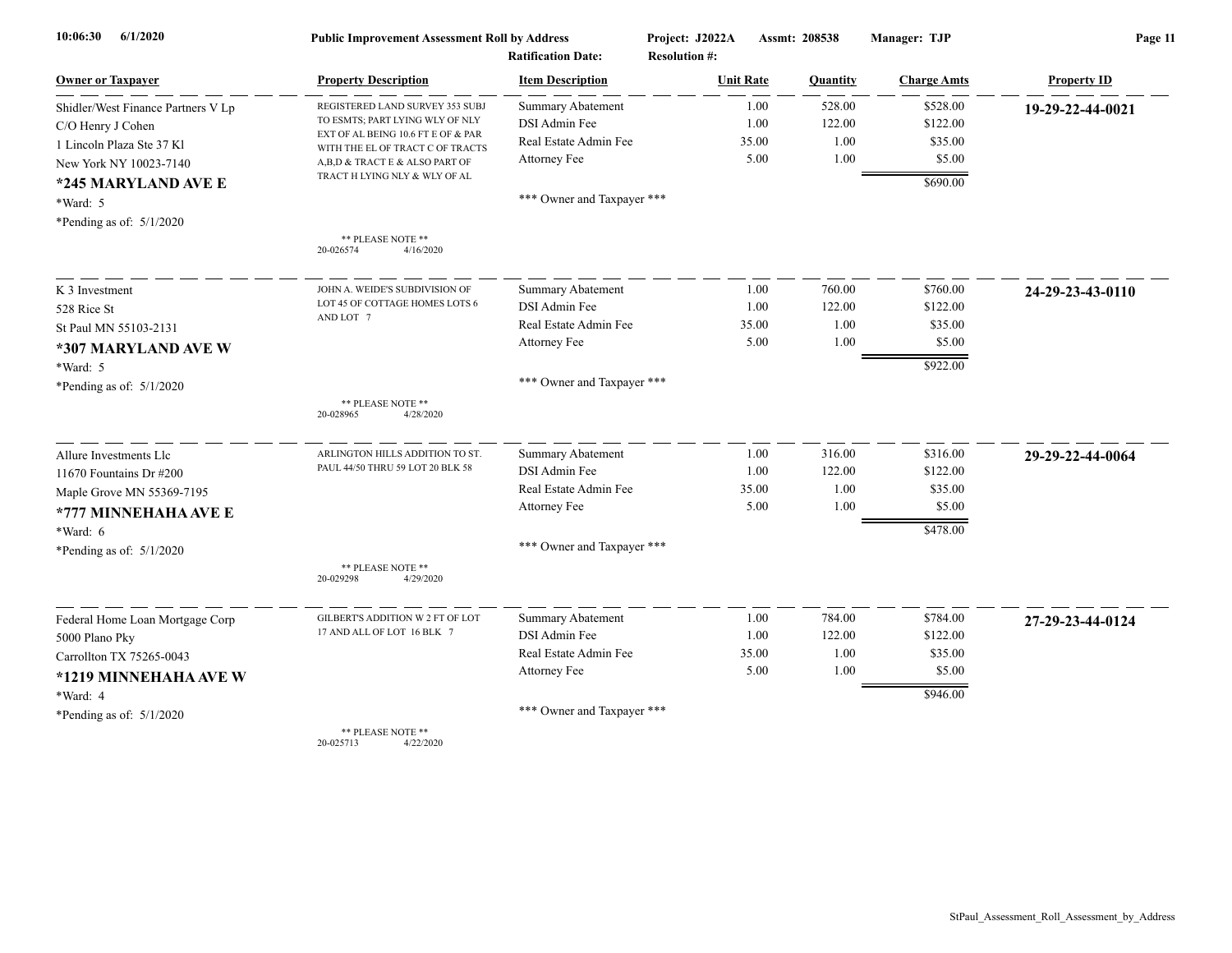| 10:06:30<br>6/1/2020       | <b>Public Improvement Assessment Roll by Address</b><br><b>Ratification Date:</b> |                            | Project: J2022A<br><b>Resolution #:</b> | Assmt: 208538 |          | Manager: TJP       | Page 12            |  |
|----------------------------|-----------------------------------------------------------------------------------|----------------------------|-----------------------------------------|---------------|----------|--------------------|--------------------|--|
| <b>Owner or Taxpayer</b>   | <b>Property Description</b>                                                       | <b>Item Description</b>    | <b>Unit Rate</b>                        |               | Quantity | <b>Charge Amts</b> | <b>Property ID</b> |  |
| Jose Flores                | W. L. KEEFE'S ADDITION LOT 16                                                     | Summary Abatement          |                                         | 1.00          | 698.00   | \$698.00           | 33-29-22-33-0016   |  |
| Dawn M Flores              |                                                                                   | DSI Admin Fee              |                                         | 1.00          | 122.00   | \$122.00           |                    |  |
| Po Box 5038                |                                                                                   | Real Estate Admin Fee      |                                         | 35.00         | 1.00     | \$35.00            |                    |  |
| Sylvester GA 31791-5038    |                                                                                   | Attorney Fee               |                                         | 5.00          | 1.00     | \$5.00             |                    |  |
| *802 MOUND ST              |                                                                                   |                            |                                         |               |          | \$860.00           |                    |  |
| *Ward: 7                   |                                                                                   | *** Owner and Taxpayer *** |                                         |               |          |                    |                    |  |
| *Pending as of: $5/1/2020$ |                                                                                   |                            |                                         |               |          |                    |                    |  |
|                            | ** PLEASE NOTE **<br>4/21/2020<br>20-025859                                       |                            |                                         |               |          |                    |                    |  |
| Gladys V Clemons Miller    | EDWIN M. WARE'S CUMBERLAND                                                        | Summary Abatement          |                                         | 1.00          | 344.00   | \$344.00           | 24-29-23-13-0041   |  |
| Kevin Oneal Obannon        | ADDITION PLAT 2 LOTS 16 AND LOT                                                   | DSI Admin Fee              |                                         | 1.00          | 122.00   | \$122.00           |                    |  |
| 373 Nebraska Ave W         | 17 BLK 8                                                                          | Real Estate Admin Fee      |                                         | 35.00         | 1.00     | \$35.00            |                    |  |
| St Paul MN 55117-3526      |                                                                                   | Attorney Fee               |                                         | 5.00          | 1.00     | \$5.00             |                    |  |
| *373 NEBRASKA AVE W        |                                                                                   |                            |                                         |               |          | \$506.00           |                    |  |
| *Ward: 5                   |                                                                                   | *** Owner and Taxpayer *** |                                         |               |          |                    |                    |  |
| *Pending as of: $5/1/2020$ |                                                                                   |                            |                                         |               |          |                    |                    |  |
|                            | ** PLEASE NOTE **<br>4/16/2020<br>20-026582                                       |                            |                                         |               |          |                    |                    |  |
| Tamara Flynn               | BANNING AND OLIVIER'S ADDITION                                                    | Summary Abatement          |                                         | 1.00          | 364.00   | \$364.00           | 07-28-22-33-0122   |  |
| 720 Livingston Ave         | TO WEST ST. PAUL EX ALLEY S 1/2 OF                                                | DSI Admin Fee              |                                         | 1.00          | 122.00   | \$122.00           |                    |  |
| St Paul MN 55107-3250      | N 2/3 OF LOTS 1 2 AND LOT 3 BLK 63                                                | Real Estate Admin Fee      |                                         | 35.00         | 1.00     | \$35.00            |                    |  |
| *817 OTTAWA AVE            |                                                                                   | Attorney Fee               |                                         | 5.00          | 1.00     | \$5.00             |                    |  |
| *Ward: 2                   |                                                                                   |                            |                                         |               |          | \$526.00           |                    |  |
| *Pending as of: $5/1/2020$ |                                                                                   | *** Owner and Taxpayer *** |                                         |               |          |                    |                    |  |
|                            | ** PLEASE NOTE **<br>20-025992<br>4/15/2020                                       |                            |                                         |               |          |                    |                    |  |
| Celtic Junction Llc        | N 38 FT OF LOT 19 AND ALL OF LOTS                                                 | Summary Abatement          |                                         | 1.00          | 400.00   | \$400.00           | 28-29-23-34-0215   |  |
| 175 W 7th St               | 20 THRU 24 BLK 11                                                                 | DSI Admin Fee              |                                         | 1.00          | 122.00   | \$122.00           |                    |  |
| St Paul MN 55102-2520      |                                                                                   | Real Estate Admin Fee      |                                         | 35.00         | 1.00     | \$35.00            |                    |  |
| *836 PRIOR AVE N           |                                                                                   | Attorney Fee               |                                         | 5.00          | 1.00     | \$5.00             |                    |  |
| *Ward: 4                   |                                                                                   |                            |                                         |               |          | \$562.00           |                    |  |
| *Pending as of: $5/1/2020$ |                                                                                   | *** Owner and Taxpayer *** |                                         |               |          |                    |                    |  |
|                            | ** PLEASE NOTE **                                                                 |                            |                                         |               |          |                    |                    |  |

20-026893 4/20/2020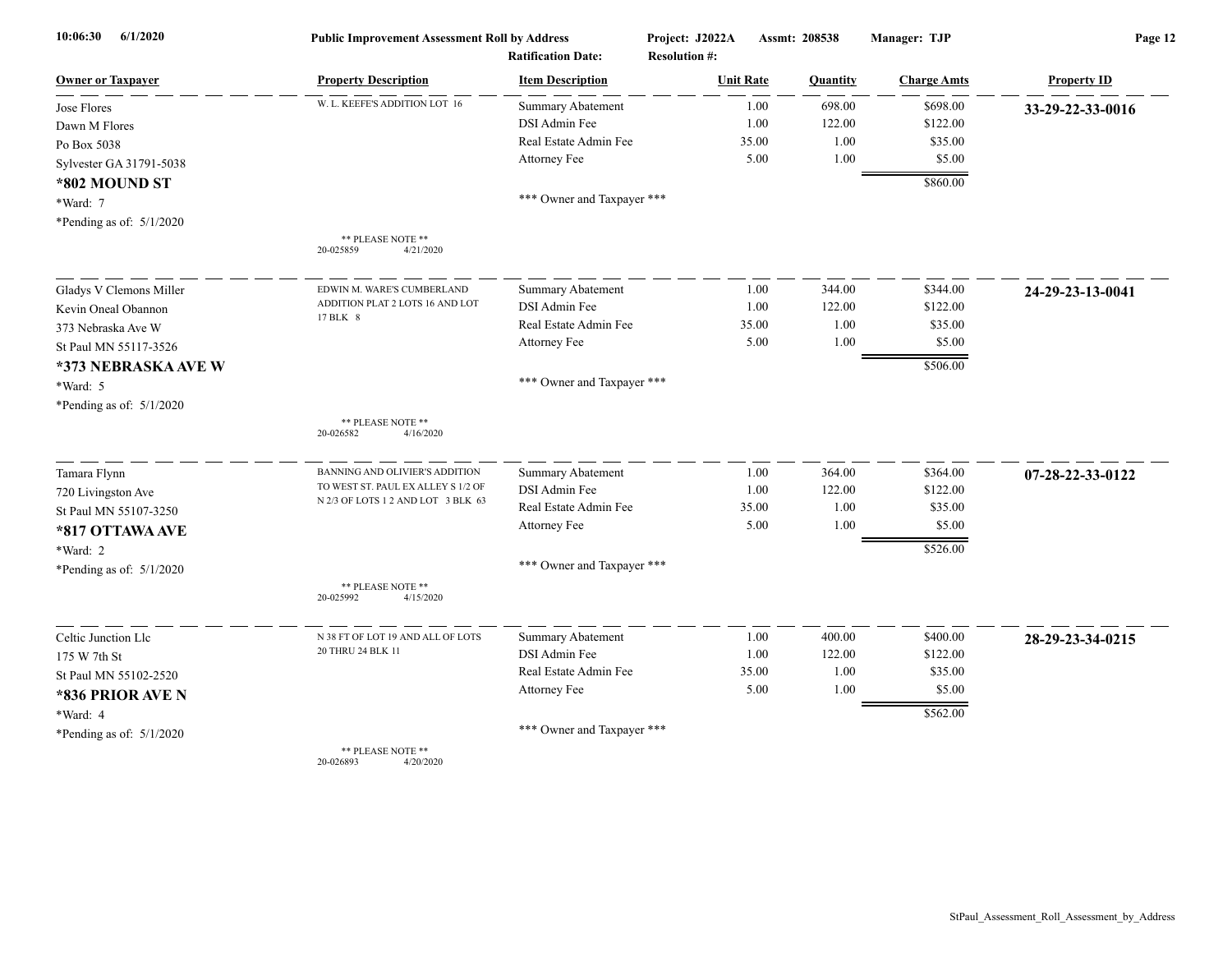| 6/1/2020<br>10:06:30           | <b>Public Improvement Assessment Roll by Address</b><br><b>Ratification Date:</b> |                            | Project: J2022A      | Assmt: 208538 | Manager: TJP       | Page 13            |  |
|--------------------------------|-----------------------------------------------------------------------------------|----------------------------|----------------------|---------------|--------------------|--------------------|--|
|                                |                                                                                   |                            | <b>Resolution #:</b> |               |                    |                    |  |
| <b>Owner or Taxpayer</b>       | <b>Property Description</b>                                                       | <b>Item Description</b>    | <b>Unit Rate</b>     | Quantity      | <b>Charge Amts</b> | <b>Property ID</b> |  |
| Curtis L Zitzman               | TERRY'S ADDITION TO THE CITY OF                                                   | Summary Abatement          | 1.00                 | 344.00        | \$344.00           | 28-29-22-34-0064   |  |
| 1026 Reaney Ave                | ST. PAUL, COUNTY OF RAMSEY,                                                       | DSI Admin Fee              | 1.00                 | 122.00        | \$122.00           |                    |  |
| St Paul MN 55106-3955          | STATE OF MINN. LOT 7 BLK 11                                                       | Real Estate Admin Fee      | 35.00                | 1.00          | \$35.00            |                    |  |
| *1026 REANEY AVE               |                                                                                   | <b>Attorney Fee</b>        | 5.00                 | 1.00          | \$5.00             |                    |  |
| *Ward: 7                       |                                                                                   |                            |                      |               | \$506.00           |                    |  |
| *Pending as of: $5/1/2020$     |                                                                                   | *** Owner and Taxpayer *** |                      |               |                    |                    |  |
|                                | ** PLEASE NOTE **<br>4/24/2020<br>20-028252                                       |                            |                      |               |                    |                    |  |
| Park Brothers Llc              | KRANZ DIVISION LOT 8 BLK 1                                                        | <b>Summary Abatement</b>   | 1.00                 | 316.00        | \$316.00           | 24-29-23-44-0115   |  |
| 1215 Rice St                   |                                                                                   | DSI Admin Fee              | 1.00                 | 122.00        | \$122.00           |                    |  |
| St Paul MN 55117-4538          |                                                                                   | Real Estate Admin Fee      | 35.00                | 1.00          | \$35.00            |                    |  |
| <b>*1215 RICE ST</b>           |                                                                                   | Attorney Fee               | 5.00                 | 1.00          | \$5.00             |                    |  |
| *Ward: 5                       |                                                                                   |                            |                      |               | \$478.00           |                    |  |
| *Pending as of: $5/1/2020$     |                                                                                   | *** Owner and Taxpayer *** |                      |               |                    |                    |  |
|                                | ** PLEASE NOTE **<br>20-029719<br>4/30/2020                                       |                            |                      |               |                    |                    |  |
| Eriksson Family Properties Llc | BOULEVARD ADDITION SUBJ TO AVE                                                    | <b>Summary Abatement</b>   | 1.00                 | 630.00        | \$630.00           | 03-28-23-21-0019   |  |
| 1225 Orono Oaks Dr             | & ESMTS; VAC ALBERT ST ACCRUING<br>TO LOTS 1 & 23 & VAC DAYTON ST                 | DSI Admin Fee              | 1.00                 | 122.00        | \$122.00           |                    |  |
| Orono MN 55356-9480            | ACCRUING AS VAC IN DOC NO                                                         | Real Estate Admin Fee      | 35.00                | 1.00          | \$35.00            |                    |  |
| *1415 SELBY AVE                | 1825657 & FOL; PART, LYING SELY OF                                                | Attorney Fee               | 5.00                 | 1.00          | \$5.00             |                    |  |
| *Ward: 1                       | A 30 FT WIDE SPUR R/W, OF LOTS 4                                                  |                            |                      |               | \$792.00           |                    |  |
| *Pending as of: $5/1/2020$     |                                                                                   | *** Owner and Taxpayer *** |                      |               |                    |                    |  |
|                                | ** PLEASE NOTE **<br>20-025972<br>4/17/2020                                       |                            |                      |               |                    |                    |  |
| Bph 1 Llc                      | CHUTE BROTHERS DIVISION NO. 7                                                     | Summary Abatement          | 1.00                 | 394.00        | \$394.00           | 35-29-23-14-0174   |  |
| 55 W 39th St Rm 806            | ADDITION TO THE CITY OF ST. PAUL,<br>MINN. LOT 21                                 | DSI Admin Fee              | 1.00                 | 122.00        | \$122.00           |                    |  |
| New York NY 10018-0548         |                                                                                   | Real Estate Admin Fee      | 35.00                | 1.00          | \$35.00            |                    |  |
| *719 SHERBURNE AVE             |                                                                                   | Attorney Fee               | 5.00                 | 1.00          | \$5.00             |                    |  |
| *Ward: 1                       |                                                                                   |                            |                      |               | \$556.00           |                    |  |
| *Pending as of: $5/1/2020$     |                                                                                   | *** Owner and Taxpayer *** |                      |               |                    |                    |  |
|                                | ** PLEASE NOTE **                                                                 |                            |                      |               |                    |                    |  |

20-026253 4/16/2020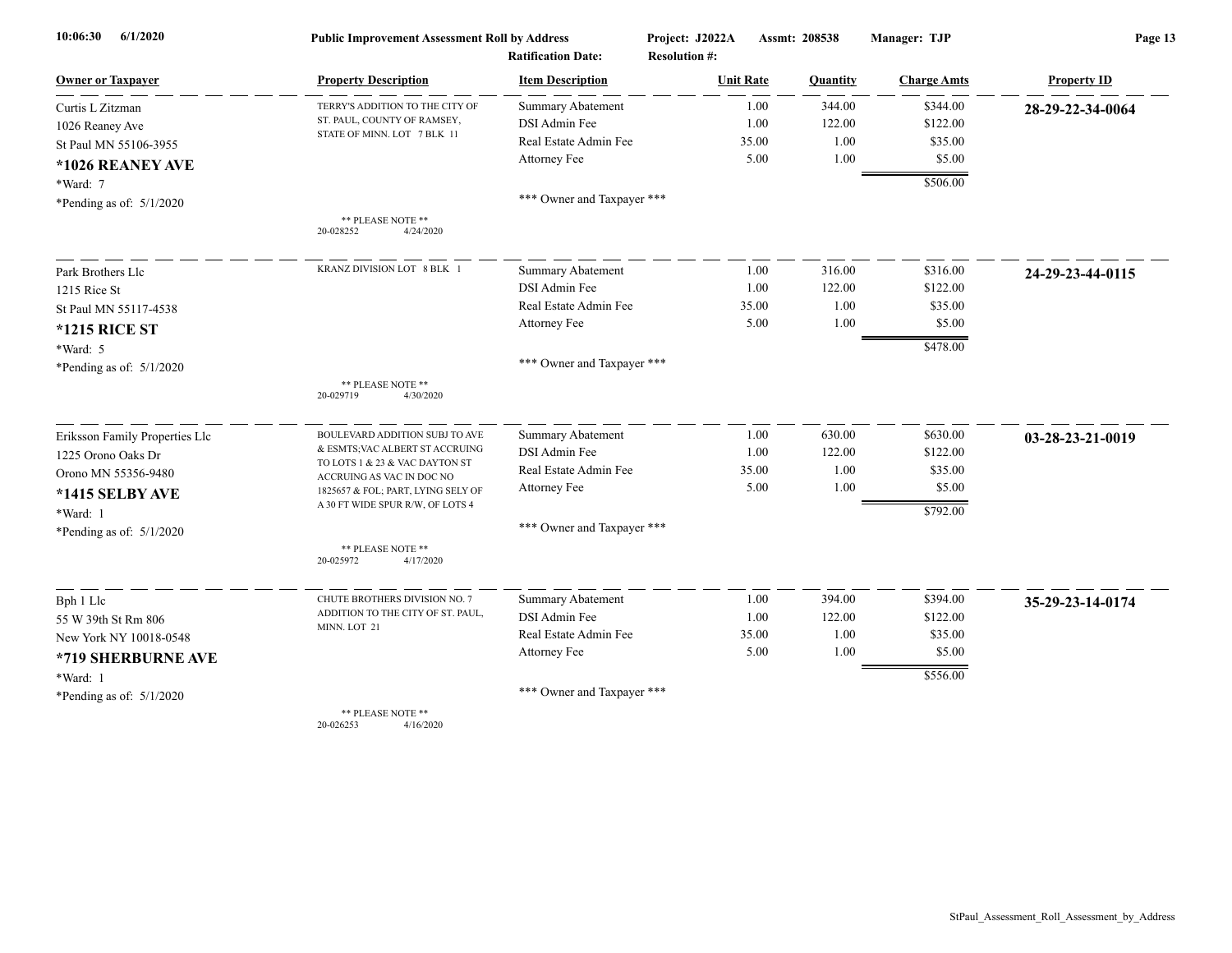| 6/1/2020<br>10:06:30       | <b>Public Improvement Assessment Roll by Address</b> |                                                      | Project: J2022A                          | Assmt: 208538 | Manager: TJP       | Page 14            |  |
|----------------------------|------------------------------------------------------|------------------------------------------------------|------------------------------------------|---------------|--------------------|--------------------|--|
| <b>Owner or Taxpaver</b>   | <b>Property Description</b>                          | <b>Ratification Date:</b><br><b>Item Description</b> | <b>Resolution #:</b><br><b>Unit Rate</b> | Quantity      | <b>Charge Amts</b> | <b>Property ID</b> |  |
| Daniel J Broder            | ELDER ADDITION, ST. PAUL, MINN.                      | <b>Summary Abatement</b>                             | 1.00                                     | 456.00        | \$456.00           | 35-29-23-24-0191   |  |
| Molly T Broder             | LOT 8 BLK 3                                          | DSI Admin Fee                                        | 1.00                                     | 122.00        | \$122.00           |                    |  |
| 953 Sherburne Ave          |                                                      | Real Estate Admin Fee                                | 35.00                                    | 1.00          | \$35.00            |                    |  |
| St Paul MN 55104-2607      |                                                      | Attorney Fee                                         | 5.00                                     | 1.00          | \$5.00             |                    |  |
| *953 SHERBURNE AVE         |                                                      |                                                      |                                          |               | \$618.00           |                    |  |
| *Ward: 1                   |                                                      | *** Owner and Taxpayer ***                           |                                          |               |                    |                    |  |
| *Pending as of: $5/1/2020$ |                                                      |                                                      |                                          |               |                    |                    |  |
|                            | ** PLEASE NOTE **<br>20-026551<br>4/22/2020          |                                                      |                                          |               |                    |                    |  |
| Ajc Company Llc            | <b>LARSON'S HAZEL PARK HOMESITES</b>                 | <b>Summary Abatement</b>                             | 1.00                                     | 344.00        | \$344.00           | 22-29-22-41-0020   |  |
| Al Conard Co Nikki Knapp   | LOT <sub>23</sub>                                    | DSI Admin Fee                                        | 1.00                                     | 122.00        | \$122.00           |                    |  |
| 465 Park Ave               |                                                      | Real Estate Admin Fee                                | 35.00                                    | 1.00          | \$35.00            |                    |  |
| Mahtomedi MN 55115-1640    |                                                      | Attorney Fee                                         | 5.00                                     | 1.00          | \$5.00             |                    |  |
| *1743 SHERWOOD AVE         |                                                      |                                                      |                                          |               | \$506.00           |                    |  |
| *Ward: 6                   |                                                      | *** Owner and Taxpayer ***                           |                                          |               |                    |                    |  |
| *Pending as of: $5/1/2020$ |                                                      |                                                      |                                          |               |                    |                    |  |
|                            | ** PLEASE NOTE **<br>20-026030<br>4/14/2020          |                                                      |                                          |               |                    |                    |  |
| Jessica Wald               | BROWN AND JACKSON'S ADDITION                         | <b>Summary Abatement</b>                             | 1.00                                     | 316.00        | \$316.00           | 08-28-22-42-0134   |  |
| 318 Sidney St E            | TO WEST ST. PAUL W 38 50/100 FT                      | DSI Admin Fee                                        | 1.00                                     | 122.00        | \$122.00           |                    |  |
| St Paul MN 55107-3136      | OF N 1/2 OF LOT 2 BLK 50                             | Real Estate Admin Fee                                | 35.00                                    | 1.00          | \$35.00            |                    |  |
| *318 SIDNEY ST E           |                                                      | Attorney Fee                                         | 5.00                                     | 1.00          | \$5.00             |                    |  |
| *Ward: 2                   |                                                      |                                                      |                                          |               | \$478.00           |                    |  |
| *Pending as of: $5/1/2020$ |                                                      | *** Owner and Taxpayer ***                           |                                          |               |                    |                    |  |
|                            | ** PLEASE NOTE **<br>20-027498<br>4/21/2020          |                                                      |                                          |               |                    |                    |  |
| Venture Capital Llc        | BIRMINGHAM'S PARK LOT 6 BLK 4                        | Summary Abatement                                    | 1.00                                     | 420.00        | \$420.00           | 27-29-22-41-0060   |  |
| 301 Concorde Place         |                                                      | DSI Admin Fee                                        | 1.00                                     | 122.00        | \$122.00           |                    |  |
| Burnsville MN 55337-2530   |                                                      | Real Estate Admin Fee                                | 35.00                                    | 1.00          | \$35.00            |                    |  |
| *1758 STILLWATER AVE       |                                                      | Attorney Fee                                         | 5.00                                     | 1.00          | \$5.00             |                    |  |
| *Ward: 6                   |                                                      |                                                      |                                          |               | \$582.00           |                    |  |
| *Pending as of: $5/1/2020$ |                                                      | *** Owner and Taxpayer ***                           |                                          |               |                    |                    |  |
|                            | ** PLEASE NOTE **                                    |                                                      |                                          |               |                    |                    |  |

20-024516 4/16/2020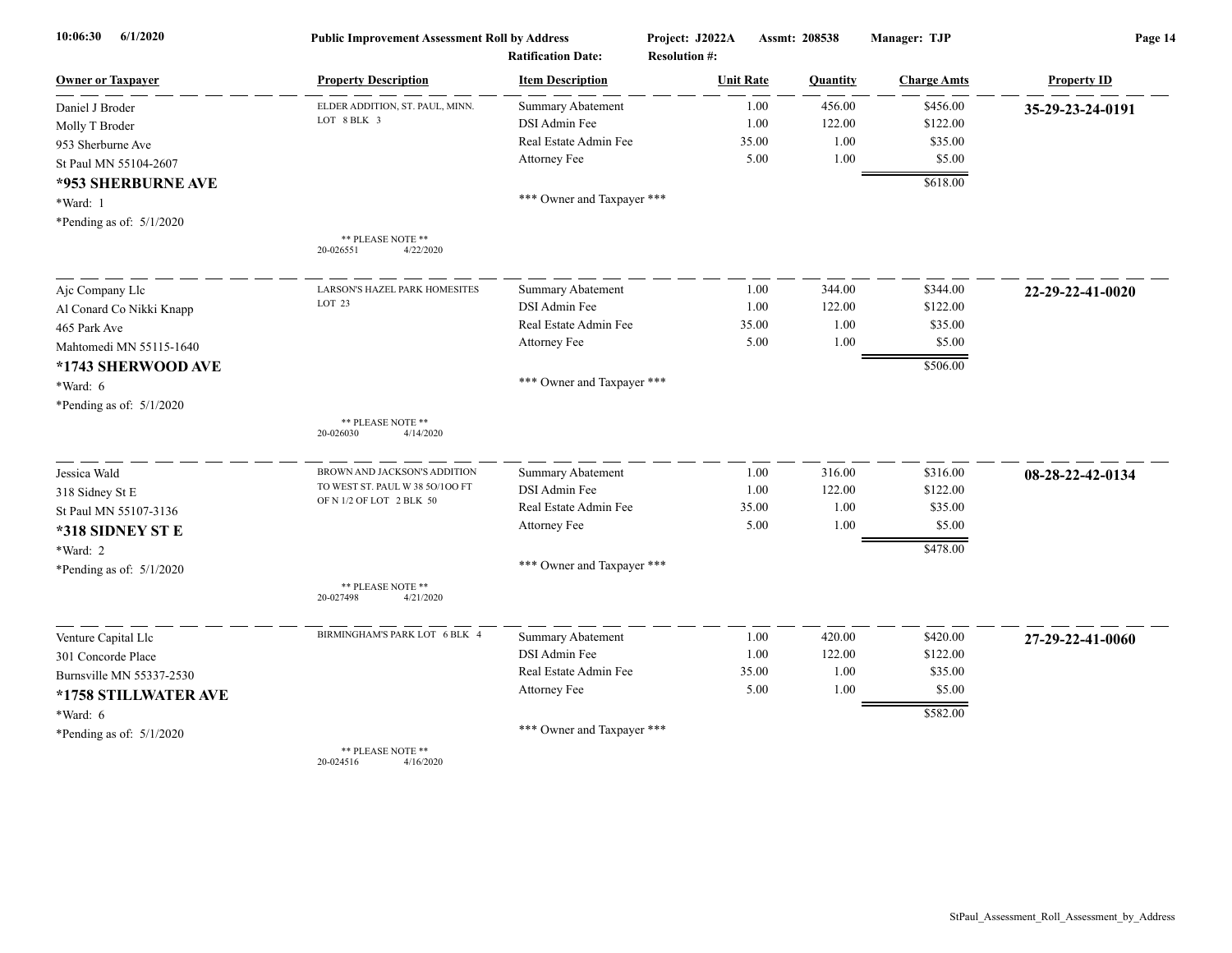| 6/1/2020<br>10:06:30           | <b>Public Improvement Assessment Roll by Address</b><br><b>Ratification Date:</b> |                            | Project: J2022A<br><b>Resolution #:</b> |       | Assmt: 208538 | Manager: TJP       | Page 15            |  |
|--------------------------------|-----------------------------------------------------------------------------------|----------------------------|-----------------------------------------|-------|---------------|--------------------|--------------------|--|
| <b>Owner or Taxpayer</b>       | <b>Property Description</b>                                                       | <b>Item Description</b>    | <b>Unit Rate</b>                        |       | Quantity      | <b>Charge Amts</b> | <b>Property ID</b> |  |
| Burnsville Parkway Estates Llc | WEST ST PAUL BLKS 100 THRU 171                                                    | <b>Summary Abatement</b>   |                                         | 1.00  | 326.00        | \$326.00           | 07-28-22-41-0110   |  |
| C/O James W Tindall Jr         | ETC LOT 12 BLK B JACKSON AND                                                      | DSI Admin Fee              |                                         | 1.00  | 122.00        | \$122.00           |                    |  |
| 2400 Blaisdell Ave Unit 100    | BIDWELLS ADD AND IN SD WEST ST<br>PAUL SUBJ TO ESMTS THE W 1/2 OF                 | Real Estate Admin Fee      |                                         | 35.00 | 1.00          | \$35.00            |                    |  |
| Minneapolis MN 55404-3331      | BLK C AND ALL OF LOTS 1 AND LOT                                                   | Attorney Fee               |                                         | 5.00  | 1.00          | \$5.00             |                    |  |
| *714 STRYKER AVE               | 2 BLK 148                                                                         |                            |                                         |       |               | \$488.00           |                    |  |
| *Ward: 2                       |                                                                                   | *** Owner and Taxpayer *** |                                         |       |               |                    |                    |  |
| *Pending as of: $5/1/2020$     |                                                                                   |                            |                                         |       |               |                    |                    |  |
|                                | ** PLEASE NOTE **<br>20-029896<br>4/30/2020                                       |                            |                                         |       |               |                    |                    |  |
| Pradeep Khakural               | H. M. RANNEY'S SUBDIVISION                                                        | <b>Summary Abatement</b>   |                                         | 1.00  | 354.00        | \$354.00           | 36-29-23-23-0007   |  |
| 13158 S Horizon Point Dr       | BLOCK 11, STINSON'S DIVISION TO                                                   | DSI Admin Fee              |                                         | 1.00  | 122.00        | \$122.00           |                    |  |
| Draper UT 84020-8879           | ST. PAUL, MINN. LOT 5 BLK 1                                                       | Real Estate Admin Fee      |                                         | 35.00 | 1.00          | \$35.00            |                    |  |
| *518 THOMAS AVE                |                                                                                   | Attorney Fee               |                                         | 5.00  | 1.00          | \$5.00             |                    |  |
| *Ward: 1                       |                                                                                   |                            |                                         |       |               | \$516.00           |                    |  |
| *Pending as of: $5/1/2020$     |                                                                                   | *** Owner and Taxpayer *** |                                         |       |               |                    |                    |  |
|                                | ** PLEASE NOTE **<br>20-026198<br>4/15/2020                                       |                            |                                         |       |               |                    |                    |  |
| Ronald E Stevens               | MICHELS SUBDIVISION OF SAID                                                       | <b>Summary Abatement</b>   |                                         | 1.00  | 330.00        | \$330.00           | 36-29-23-22-0199   |  |
| Elizabeth A Stevens            | BLOCK 5, OF SAID STINSONS                                                         | DSI Admin Fee              |                                         | 1.00  | 122.00        | \$122.00           |                    |  |
| Po Box 17350                   | ADDITION LOT 25 BLK 2                                                             | Real Estate Admin Fee      |                                         | 35.00 | 1.00          | \$35.00            |                    |  |
| St Paul MN 55117-0350          |                                                                                   | Attorney Fee               |                                         | 5.00  | 1.00          | \$5.00             |                    |  |
| *581 THOMAS AVE                |                                                                                   |                            |                                         |       |               | \$492.00           |                    |  |
| *Ward: 1                       |                                                                                   | *** Owner and Taxpayer *** |                                         |       |               |                    |                    |  |
| *Pending as of: $5/1/2020$     |                                                                                   |                            |                                         |       |               |                    |                    |  |
|                                | ** PLEASE NOTE **<br>20-026055<br>4/15/2020                                       |                            |                                         |       |               |                    |                    |  |
| Double Dragon Bldg Inc         | Subj To Sts, Esmts, Alleys, Vac And                                               | Summary Abatement          |                                         | 1.00  | 382.00        | \$382.00           | 36-29-23-32-0102   |  |
| Co Harrington Langer & Assoc   | Accruing & Fol; Lots 9 Thru 15 & Part Of                                          | DSI Admin Fee              |                                         | 1.00  | 122.00        | \$122.00           |                    |  |
| 563 Phalen Blvd                | Lots 17 Thru 20 Blk 3 Mac & Marsh Add,<br>All Of Becks Add & In Sd Cent Vil Add   | Real Estate Admin Fee      |                                         | 35.00 | 1.00          | \$35.00            |                    |  |
| St Paul MN 55101-5303          | All Of Outlots A,b,c,f,g & That Part Of                                           | Attorney Fee               |                                         | 5.00  | 1.00          | \$5.00             |                    |  |
| *544 UNIVERSITY AVE W          | Outlots D & E & Lot 6 Lying N & W Of                                              |                            |                                         |       |               | \$544.00           |                    |  |
| *Ward: 1                       |                                                                                   | *** Owner and Taxpayer *** |                                         |       |               |                    |                    |  |
| *Pending as of: $5/1/2020$     |                                                                                   |                            |                                         |       |               |                    |                    |  |
|                                | ** PLEASE NOTE **<br>20-028593<br>4/27/2020                                       |                            |                                         |       |               |                    |                    |  |

StPaul\_Assessment\_Roll\_Assessment\_by\_Address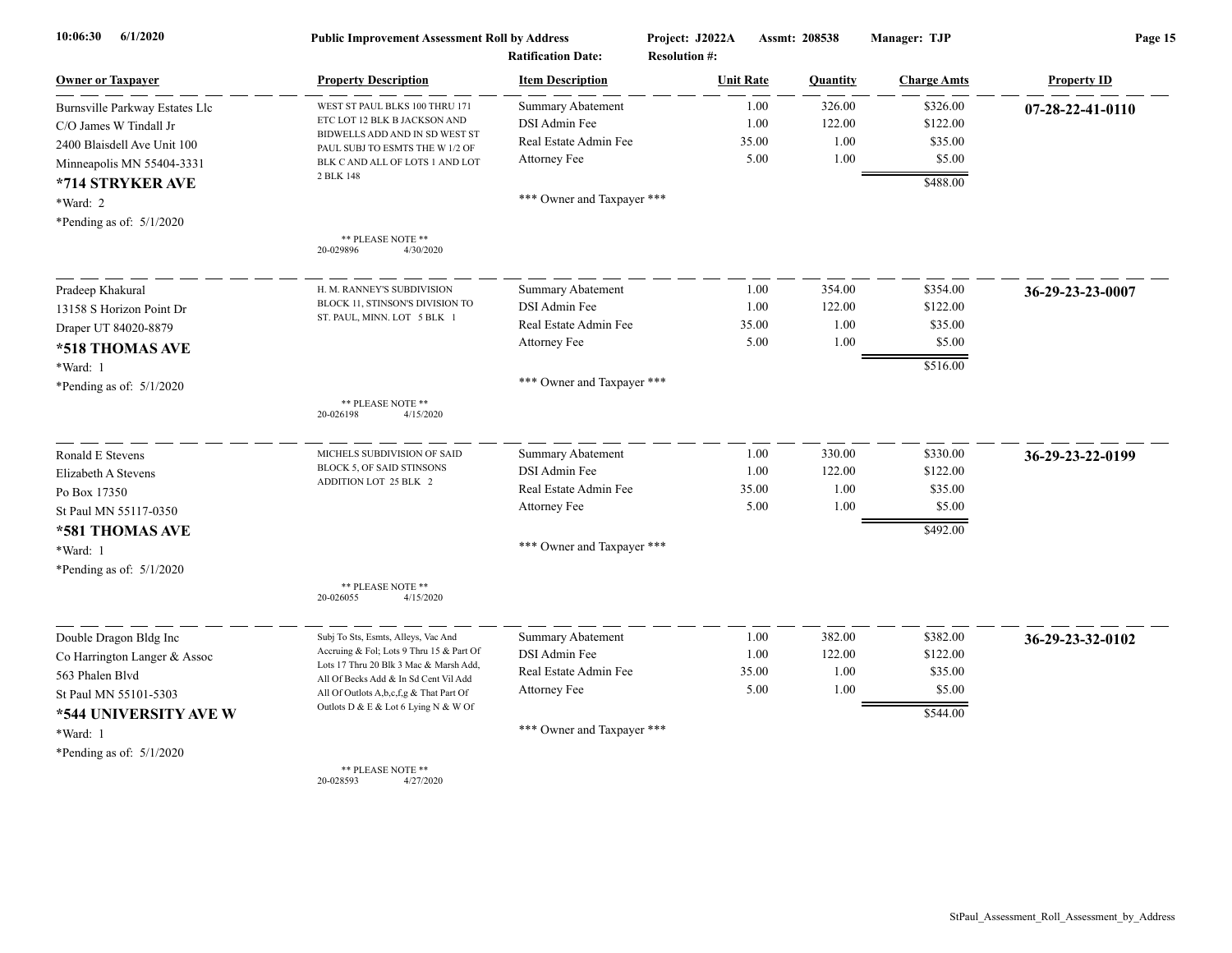| 6/1/2020<br>10:06:30       | <b>Public Improvement Assessment Roll by Address</b>           |                            | Assmt: 208538<br>Project: J2022A |          | Manager: TJP       | Page 16            |  |
|----------------------------|----------------------------------------------------------------|----------------------------|----------------------------------|----------|--------------------|--------------------|--|
|                            |                                                                | <b>Ratification Date:</b>  | <b>Resolution #:</b>             |          |                    |                    |  |
| <b>Owner or Taxpayer</b>   | <b>Property Description</b>                                    | <b>Item Description</b>    | <b>Unit Rate</b>                 | Quantity | <b>Charge Amts</b> | <b>Property ID</b> |  |
| Thomas Phung               | CHUTE BROTHERS DIVISION NO. 16                                 | Summary Abatement          | 1.00                             | 484.00   | \$484.00           | 35-29-23-42-0011   |  |
| 1600 128th Ln Nw           | ADDITION TO THE CITY OF ST. PAUL,<br>MINN. LOT 11              | DSI Admin Fee              | 1.00                             | 122.00   | \$122.00           |                    |  |
| Coon Rapids MN 55448-1573  |                                                                | Real Estate Admin Fee      | 35.00                            | 1.00     | \$35.00            |                    |  |
| *842 UNIVERSITY AVE W      |                                                                | Attorney Fee               | 5.00                             | 1.00     | \$5.00             |                    |  |
| *Ward: 1                   |                                                                |                            |                                  |          | \$646.00           |                    |  |
| *Pending as of: $5/1/2020$ |                                                                | *** Owner and Taxpayer *** |                                  |          |                    |                    |  |
|                            | ** PLEASE NOTE **<br>20-029323<br>4/29/2020                    |                            |                                  |          |                    |                    |  |
| Ly Vang                    | GROTTO STREET ADDITION TO THE                                  | <b>Summary Abatement</b>   | 1.00                             | 456.00   | \$456.00           | 35-29-23-12-0083   |  |
| 9965 57th St N             | CITY OF SAINT PAUL LOT 4                                       | DSI Admin Fee              | 1.00                             | 122.00   | \$122.00           |                    |  |
| Lake Elmo MN 55042-9588    |                                                                | Real Estate Admin Fee      | 35.00                            | 1.00     | \$35.00            |                    |  |
| *754 VAN BUREN AVE         |                                                                | Attorney Fee               | 5.00                             | 1.00     | \$5.00             |                    |  |
| *Ward: 1                   |                                                                |                            |                                  |          | \$618.00           |                    |  |
| *Pending as of: $5/1/2020$ |                                                                | *** Owner and Taxpayer *** |                                  |          |                    |                    |  |
|                            | ** PLEASE NOTE **<br>20-025943<br>4/21/2020                    |                            |                                  |          |                    |                    |  |
| Davonnte J Dunkins         | CHAS. WEIDE'S SUBDIVISION OF                                   | <b>Summary Abatement</b>   | 1.00                             | 310.00   | \$310.00           | 29-29-22-42-0159   |  |
| 683 Wells St               | BLOCK 34 OF ARLINGTON HILLS<br>ADDITION TO ST. PAUL LOT 27 BLK | DSI Admin Fee              | 1.00                             | 122.00   | \$122.00           |                    |  |
| St Paul MN 55106-3719      | 34                                                             | Real Estate Admin Fee      | 35.00                            | 1.00     | \$35.00            |                    |  |
| *683 WELLS ST              |                                                                | Attorney Fee               | 5.00                             | 1.00     | \$5.00             |                    |  |
| $*Ward: 6$                 |                                                                |                            |                                  |          | \$472.00           |                    |  |
| *Pending as of: $5/1/2020$ |                                                                | *** Owner and Taxpayer *** |                                  |          |                    |                    |  |
|                            | ** PLEASE NOTE **<br>20-028287<br>4/24/2020                    |                            |                                  |          |                    |                    |  |
| Norma U Louismet           | WINSLOW'S ADDITION TO SAINT                                    | Summary Abatement          | 1.00                             | 288.00   | \$288.00           | 01-28-23-43-0090   |  |
| 132 Western Ave S          | PAUL W 6 FT OF LOT 10 AND ALL OF                               | DSI Admin Fee              | 1.00                             | 122.00   | \$122.00           |                    |  |
| St Paul MN 55102-2934      | LOT 11 BLK 6                                                   | Real Estate Admin Fee      | 35.00                            | 1.00     | \$35.00            |                    |  |
| *132 WESTERN AVE S         |                                                                | Attorney Fee               | 5.00                             | 1.00     | \$5.00             |                    |  |
| *Ward: 2                   |                                                                |                            |                                  |          | \$450.00           |                    |  |
| *Pending as of: $5/1/2020$ |                                                                | *** Owner and Taxpayer *** |                                  |          |                    |                    |  |
|                            | ** PLEASE NOTE **                                              |                            |                                  |          |                    |                    |  |

20-027859 4/23/2020